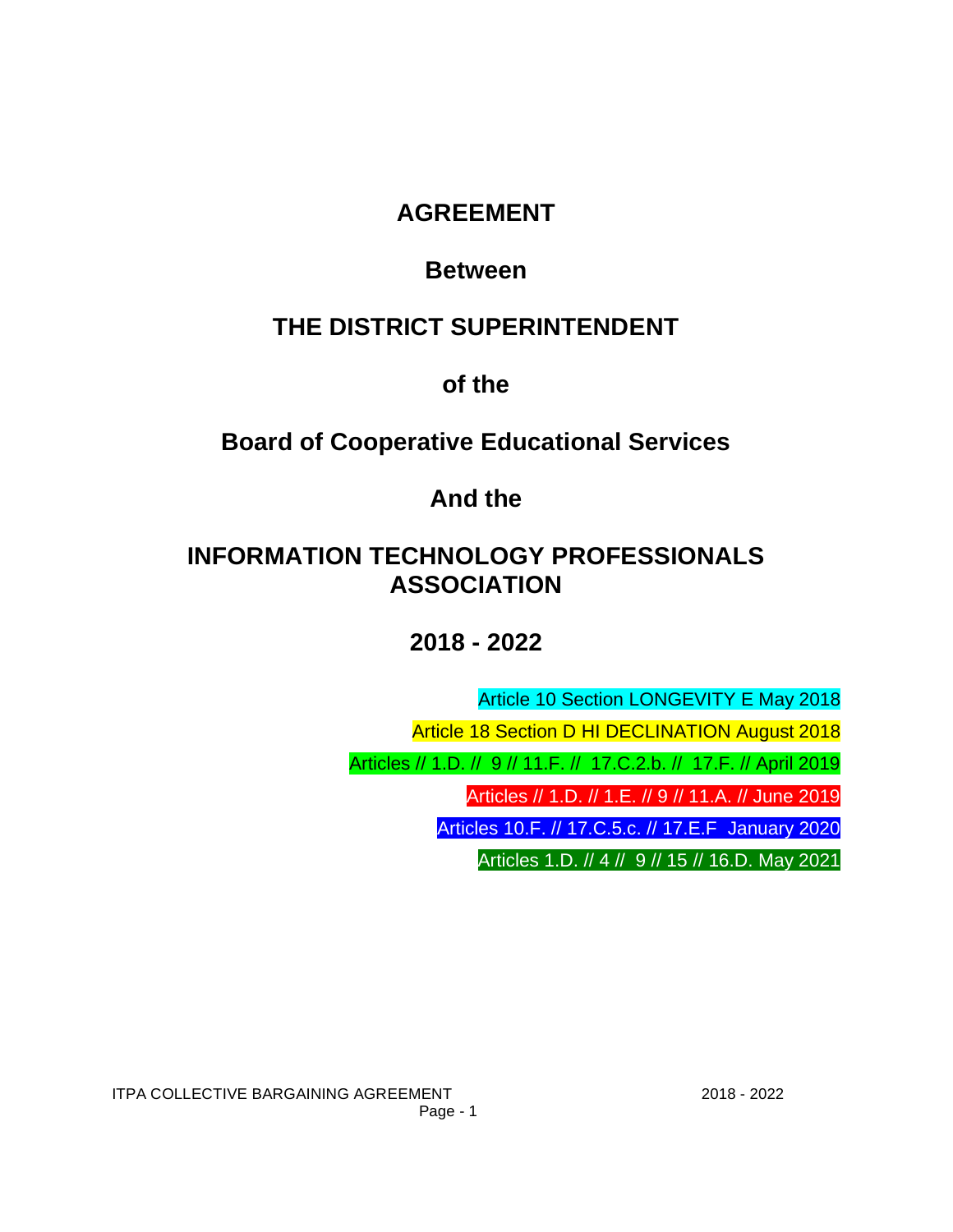## **Table of Contents**

| Article 1 |  |
|-----------|--|
| Article 2 |  |
| Article 3 |  |
| Article 4 |  |
| Article 5 |  |
| Article 6 |  |
| Article 7 |  |
| Article 8 |  |
| Article 9 |  |
|           |  |
|           |  |
|           |  |
|           |  |
|           |  |
|           |  |
|           |  |
|           |  |
|           |  |
|           |  |
|           |  |
|           |  |
|           |  |
|           |  |
|           |  |
|           |  |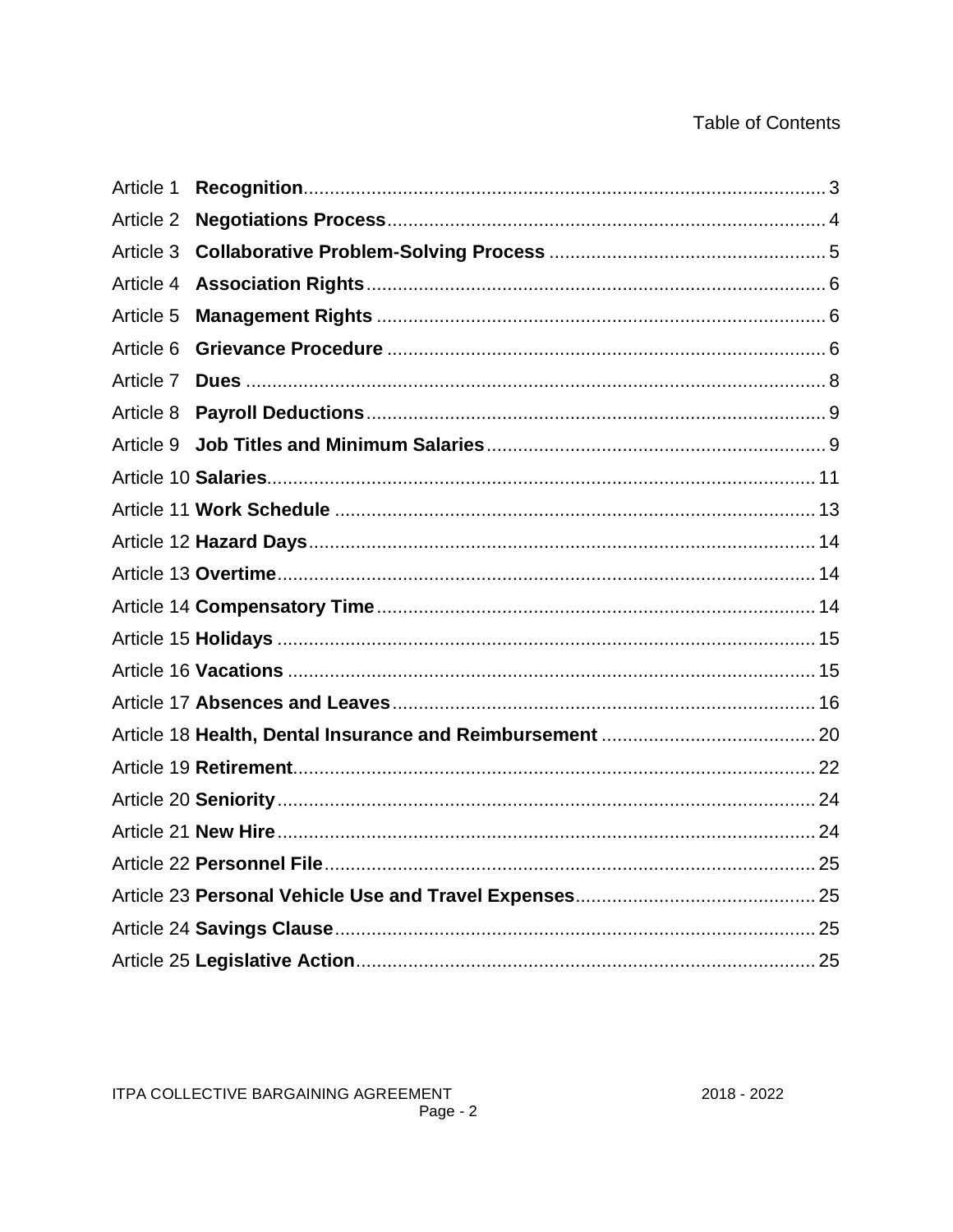This agreement is made and entered into by and between the BOARD OF COOPERATIVE EDUCATIONAL SERVICES, SOLE SUPERVISORY DISTRICT ("BOCES") and the INFORMATION TECHNOLOGY PROFESSIONALS ASSOCIATION ("ITPA"); and has as its purpose harmonious relations between the BOCES and the ITPA, the establishment of an equitable and peaceful procedure for the resolution of disputes, and the establishment of rates of pay, hours, and other conditions of employment.

## Article 1 **Recognition**

A. Recognition of ITPA

The Board of Cooperative Educational Services, Sole Supervisory District recognizes the Information Technology Professionals Association as the sole and exclusive negotiating representative for all full-time employees in the defined bargaining unit as described in Section D of this Article. The BOCES will not negotiate or meet with any other employee organization in the determination of salaries, hours of work, fringe benefits, or any other terms and conditions of employment, or for the administration of grievances and disputes arising thereunder. The BOCES and the ITPA agree to the above pursuant to section 208 of Civil Service Law.

- B. The ITPA affirms that it does not assert the right to strike against the BOCES and it shall not cause, instigate, encourage nor condone a strike.
- C. The parties agree that no person will be penalized in any way or suffer any professional disadvantage by reason of participation in the Collective Bargaining Unit, as representative, bargaining agent or duly elected officer.
- D. Collective Bargaining Unit

For the purpose of this Collective Bargaining Agreement ("Agreement"), the term "Employee(s)" shall mean personnel working for BOCES in the following titles at least twenty (20) hours per week on a regular, scheduled basis:

ITPA COLLECTIVE BARGAINING AGREEMENT 2018 - 2022 **Associate Coordinator – Managed Services – Level 1 Associate Coordinator – Managed Services – Level 2 Associate Coordinator – Managed Services – Level 3 Associate Coordinator for Data Security and Privacy – Level 1 Associate Coordinator for Data Security and Privacy – Level 2 Associate Coordinator for Data Security and Privacy – Level 3 Computer Programmer – Level 1 Computer Programmer – Level 2 Computer Programmer – Level 3** Computer Programmer / Analyst – Level 1 Computer Programmer / Analyst – Level 2 Computer Programmer / Analyst – Level 3 Computer Services Coordinator – Level 1 Computer Services Coordinator – Level 2 Computer Services Coordinator – Level 3 **Data Analyst – Level 1**

Page - 3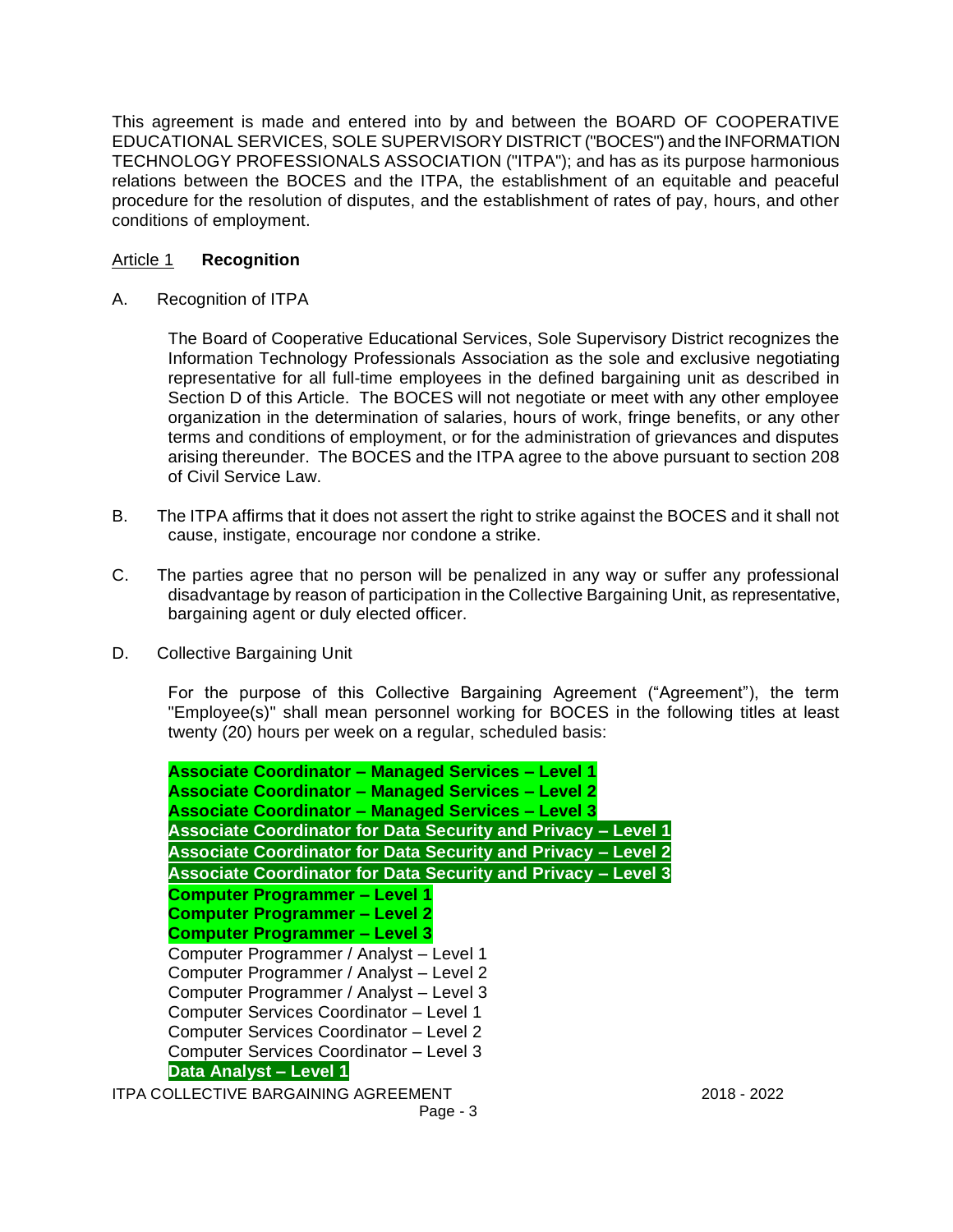**Data Analyst – Level 2 Data Analyst – Level 3 Data Visualization Specialist – Level 1 Data Visualization Specialist – Level 2 Data Visualization Specialist – Level 3** Data Security and Privacy Coordinator – Level 1 Data Security and Privacy Coordinator – Level 2 Data Security and Privacy Coordinator – Level 3 **Engineer IT – Level 1 Engineer IT – Level 2 Engineer IT – Level 3** Graphics Assistant – Level 1 Graphics Assistant – Level 2 Graphics Assistant – Level 3 Information Technology Assistant (**BOCES)** Information Technology Project Coordinator – Level 1 Information Technology Project Coordinator – Level 2 Information Technology Project Coordinator – Level 3 **Microcomputer Specialist** Network Engineer – Level 1 Network Engineer – Level 2 Network Engineer – Level 3 Network Specialist – Level 1 Network Specialist – Level 2 Network Specialist – Level 3 PC/LAN Technician – Level 1 PC/LAN Technician – Level 2 PC/LAN Technician – Level 3 Software Support Specialist – Level 1 Software Support Specialist – Level 2 Software Support Specialist – Level 3 Systems Training Assistant – Level 1 Systems Training Assistant – Level 2 Systems Training Assistant – Level 3 Website Coordinator – Level 1 Website Coordinator – Level 2 Website Coordinator – Level 3

E. Employees typically work thirty-nine (39) hours per week, twelve (12) months per year and will be eligible to receive full benefits as described in this Agreement. No employee will work less than twenty (20) hours per week on a regularly salaried basis and any employee so described shall receive prorated salary and prorated benefits.

## Article 2 **Negotiations Process**

A. Purpose

Since BOCES is a service agency responsible for meeting the ongoing needs of its clients,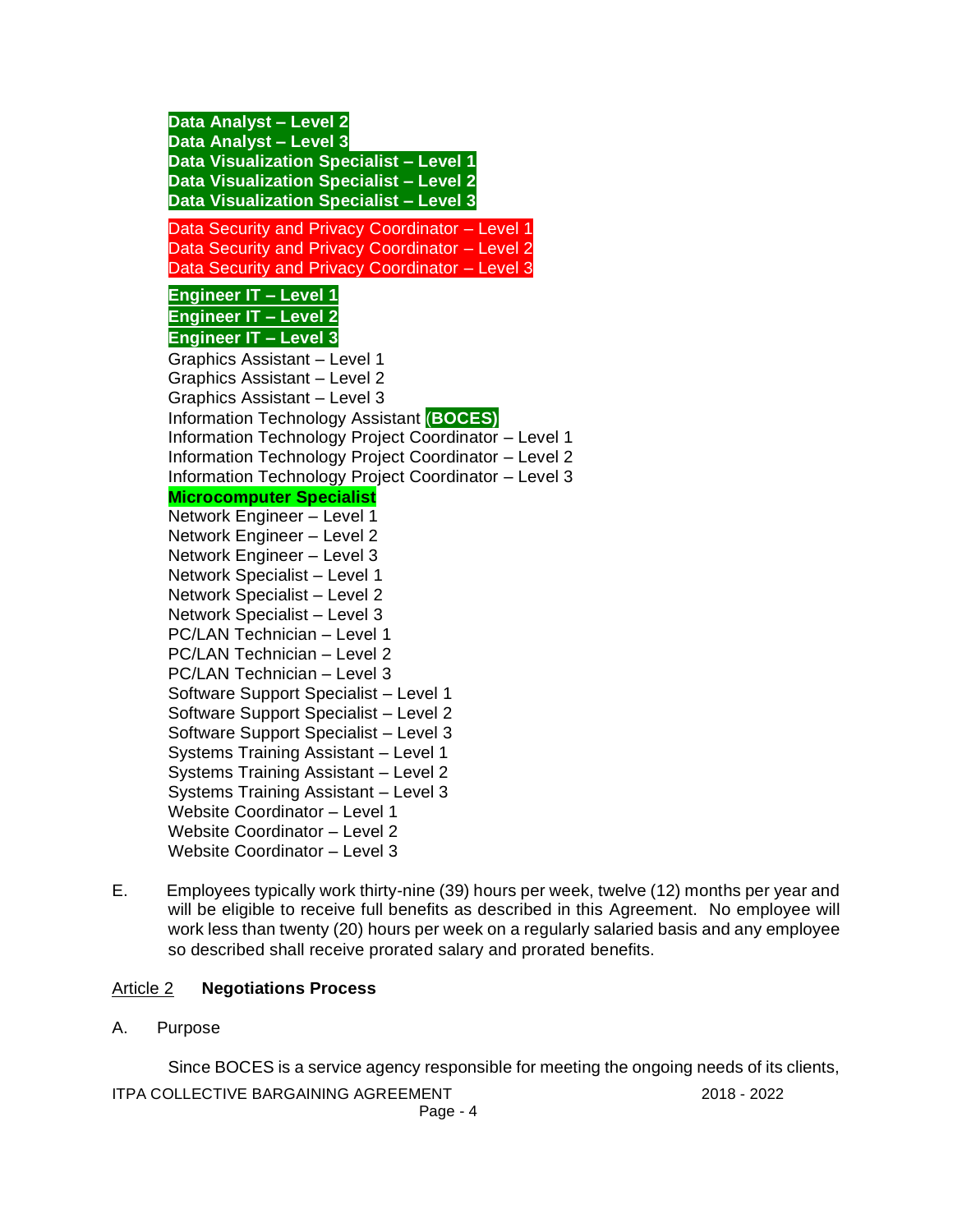ongoing flexibility and change will be required for BOCES to continue as a healthy, responsive organization. Therefore, it is agreed that it is in the mutual interest of all parties to establish a collaborative process for considering and making recommendations on proposed changes affecting the terms and conditions of employment identified in this Agreement.

B. Collaborative Bargaining Process

The collaborative bargaining process will follow the models proposed by Fisher and Ury (interest bargaining) and Covey (win-win agreements). These two models emphasize effective communications to understand the needs and interests of the other parties and then pursuit of solutions that successfully accommodate the needs and interests of both parties. Where possible, external criteria or standards are to be used to judge the appropriateness of the proposed solutions. Rather than making the negotiations process something that occurs annually or when the existing Agreement ends, ongoing problem-solving and changes will be accommodated by an ongoing collaborative bargaining process. Once consensus is reached, proposed changes to the Agreement will require approvals by the official representatives of the two parties to the Agreement.

- C. Collaborative Bargaining Team
	- 1. Membership This Team will consist of a maximum of three ITPA representatives and three BOCES representatives. Outside consultants may be used.
	- 2. Meetings The Team will meet at least bi-monthly at times and locations mutually agreed upon.
	- 3. Study Teams It is anticipated that the Team may wish to create study teams to investigate specific issues or problems and to report back to the Team with recommended solutions to these specific issues or problems. Study teams, when established, will only deal with the issue or issues for which they were created and charged.

#### Article 3 **Collaborative Problem-Solving Process**

A. Purpose

In order to assure ongoing communication and cooperation among the parties to this Agreement, a communication/problem-solving/conflict resolution process is needed. The goal is to solve problems and resolve conflicts as quickly and effectively as possible.

B. Training

All staff and management directly involved with this agreement will be given training on the Collaborative Problem-Solving Process.

C. Process

The Collaborative Problem-Solving Process uses the BOCES values as the base or fabric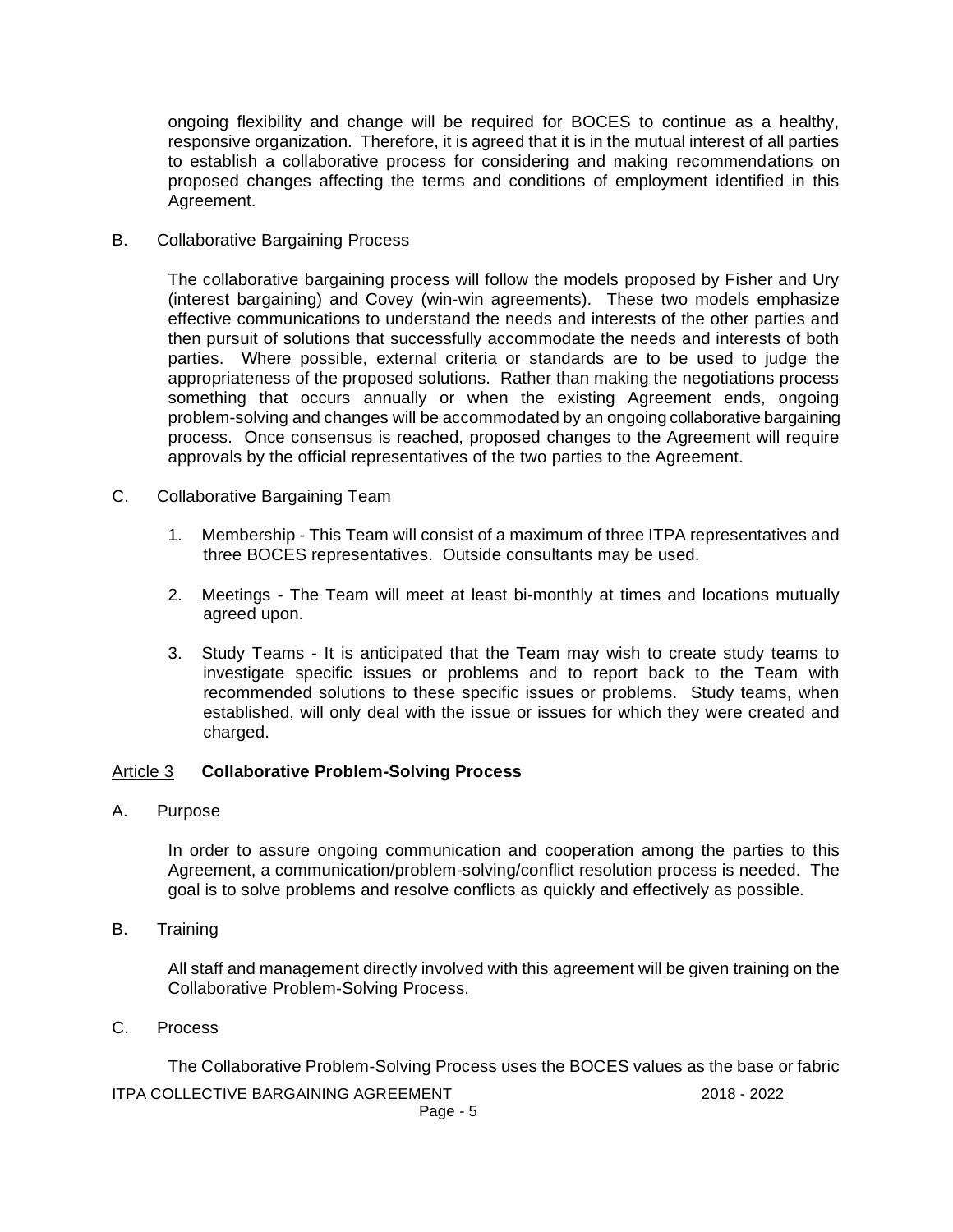on which all problem-solving should occur. The first step involves direct communication between the parties who are involved, with the focus on developing a full and complete understanding of each party's perception of the issue or concern. Then, using the values as the base, the commonalities of the parties are identified and solutions are brainstormed that build upon these commonalities. Win-win solutions are the desired goal.

D. Other Means of Dispute Resolution

Although it is the desire of the parties to resolve conflicts and disputes through this process, nothing contained herein shall be construed as limiting the right of either party to exercise other options to resolve issues or problems should it become necessary. For issues relating to this Agreement, the Collaborative Bargaining Team could be asked to consider the dispute.

## Article 4 **Association Rights**

- A. The ITPA will have the right to use the Center bulletin board, inter-mail services and, upon prior request, meeting rooms on a space-available, no-cost basis. It is understood that these facilities are not to be used for local, state or federal political activities or purposes.
- B. Copies of this Agreement will be provided for the bargaining unit members by the BOCES.
- C. Upon initial hiring, job descriptions will be furnished to all ITPA employees. In the event that there is a change in an employee's job description, it will be reviewed with the employee. Should a job description be modified, the BOCES will notify the ITPA within ten (10) days of such modification. Should either the BOCES or the ITPA determine that the modification(s) significantly changes the job description, either party may request an immediate review of the modified description. If determination is made by two representatives of ITPA and two representatives of the district that the modified description changes the job title, the BOCES and the ITPA will, within ten (10) days begin negotiating regarding the rate of pay for the new position. Whenever the BOCES creates a new position for which there is no listed title, the ITPA will be notified within five (5) working days of the posting of said position and negotiations will commence to establish a salary for that position.
- D. It is the right of any employee to request that an ITPA representative accompany her/him to any meeting.

## Article 5 **Management Rights**

Subject only to any limitations stated in this Agreement, the ITPA recognizes that the BOCES retains the exclusive right to manage its operations/facilities. This right includes the right to discipline, suspend or discharge employees; to determine the qualifications of employees; to observe and evaluate an employee's job performance and to apply disciplinary action to insure a full day's work for a fair day's wage; and to require employees to observe reasonable BOCES rules and regulations presently in effect and/or to be put into effect, provided they are not in violation of the provisions of this Agreement.

## Article 6 **Grievance Procedure**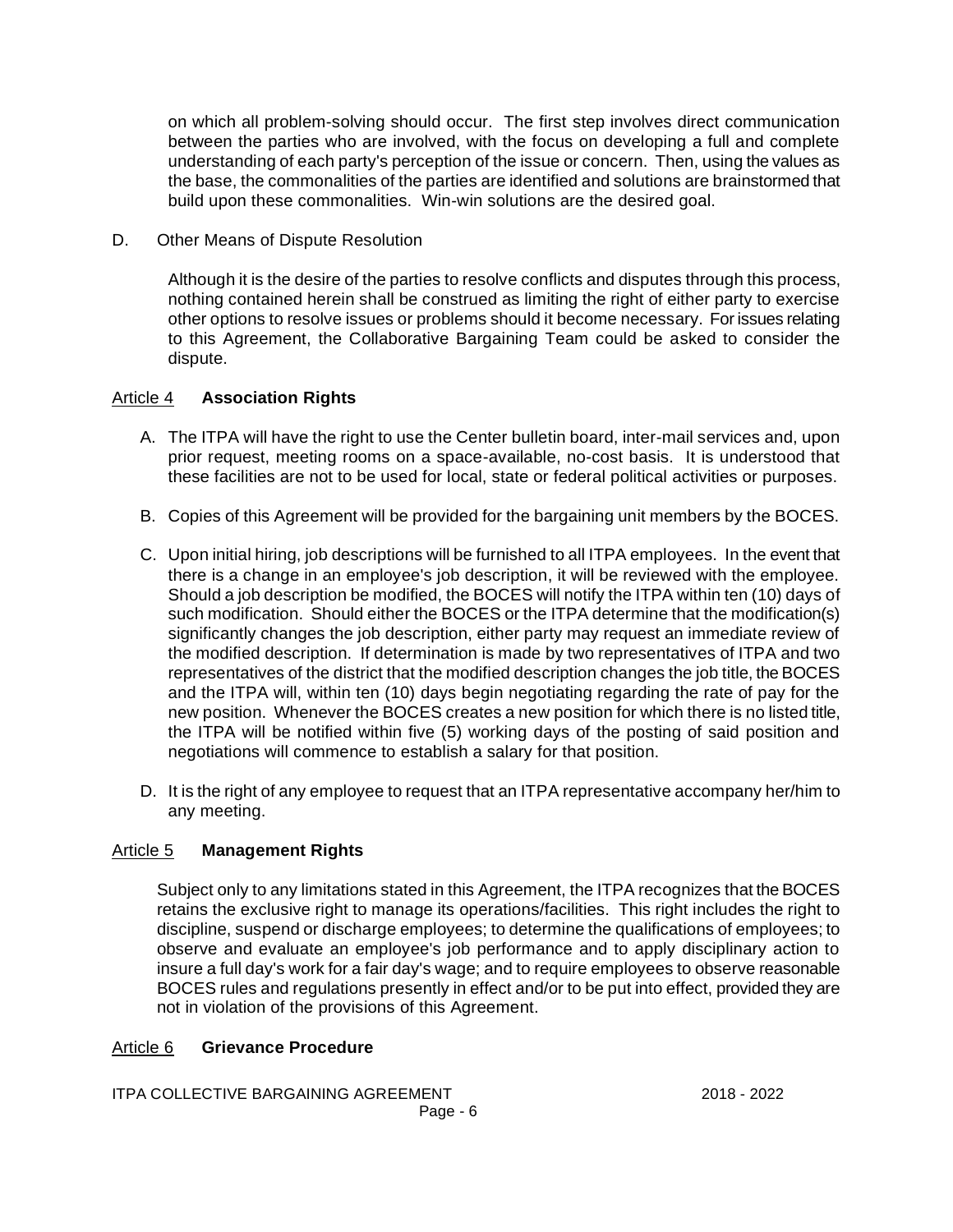#### A. Definitions

Grievance is any alleged violation, misinterpretation or misapplication of any express provision of this Agreement.

Grievant is the Association.

Party-in-interest is any member(s) of the unit named in the grievance.

Day is any day employees are required to be in attendance.

Failure to present the grievance at any level by the Association within the specified times below shall be deemed as a settlement of the grievance.

B. Procedure

Stage 1 – Supervisor

Any member can meet with his/her supervisor to address any contractual question or concern. Said meeting will take place within eight (8) working days from the meeting request unless otherwise arranged. The supervisor will upon request provide a document summarizing the meeting details and discussion.

Stage 2 – CBT Level 1

A grievance must be initiated by the Association within forty (40) days of when it first knew or should have known that an event occurred. The Association will include on the printed agenda distributed prior to the CBT meeting "Grievance CBT Level 1" along with a written summary (see Appendix A) setting forth the specific nature of the grievance. Initial discussion about the particulars of the grievance will occur during this meeting.

Stage 2 – CBT Level 2

Not less than five (5) days prior to the next scheduled CBT meeting the District will respond in writing with its findings, determination and any redress or settlement.

Stage 3 – District Superintendent

Within ten (10) days after the District issued its determination above, the Association may submit a written statement to the Superintendent setting forth the specific (and amended if necessary) nature of the grievance, and why the determination of Level 2 was unsatisfactory.

The Superintendent or his/her designee will meet with the the Association within eight (8) days of receipt of the written statement. Within eight (8) days after the hearing, the Superintendent or his/her designee will answer the grievance in writing.

Stage 4 – Arbitration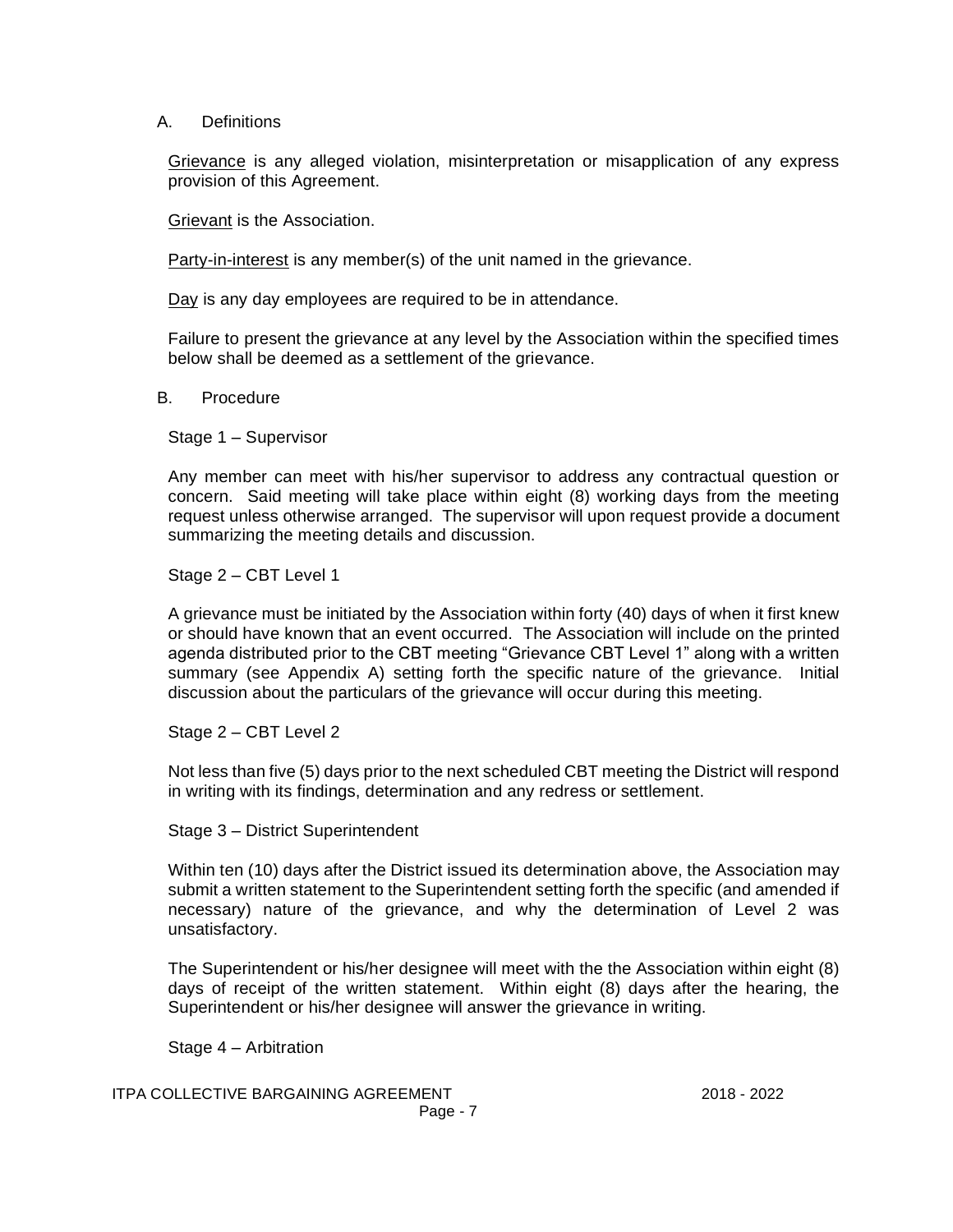If the grievance remains unresolved after the Superintendent's answer, the Association may submit said grievance in writing to the American Arbitration Association within ten (10) days following receipt of the Level 3 answer. The Association will provide a copy of said arbitration demand to the Superintendent. The Arbitration shall be under the AAA Voluntary Rules.

The decision of the arbitrator will be final and binding on all parties.

The arbitrator will have no power to add to, subtract from or change any provision of this Agreement, nor to render any decision which conflicts with law.

The AAA expenses of the arbitration will be shared equally by the ITPA and the BOCES.

#### C. Sanctions

No person will be penalized in any way or suffer any professional disadvantages by reason of participation in the processing of any grievance.

All documents, communications, records, or any written material dealing with the grievance will be filed separately from the personnel files of the participants in the grievance, and no reference whatsoever to any grievance will appear in any employee's personnel file.

### D. Purpose

The purpose of this procedure is to secure, at the lowest possible administrative level, equitable solutions to the problems, which may arise. Both parties agree that these proceedings will be kept as informal and confidential as may be appropriate at any level of the procedure.

All processing of grievances shall be done after work hours, unless approved by the Superintendent or his/her designee.

Any person to whom a grievance is delivered shall sign and date a receipt for or copy of the same, and the date of the signature shall constitute the submission date or decision date.

#### Article 7 **Dues**

- A. The BOCES will deduct from the salary of any member of the negotiating unit who so authorizes, in writing, the membership dues and fees of the ITPA. The ITPA will have exclusive payroll dues deduction privileges throughout the representation period.
- B. Upon request, the ITPA will be provided the names and addresses of all employees working or receiving benefits under the defined bargaining unit and will receive information concerning any changes of such as they occur.
- C. The total amount of annual dues for the ITPA will be deducted in consecutive equal installments beginning on the first scheduled pay period in each September. Should an ITPA member commence employment after the first pay period, the employee's dues will be deducted in consecutive equal installments, beginning with the first pay period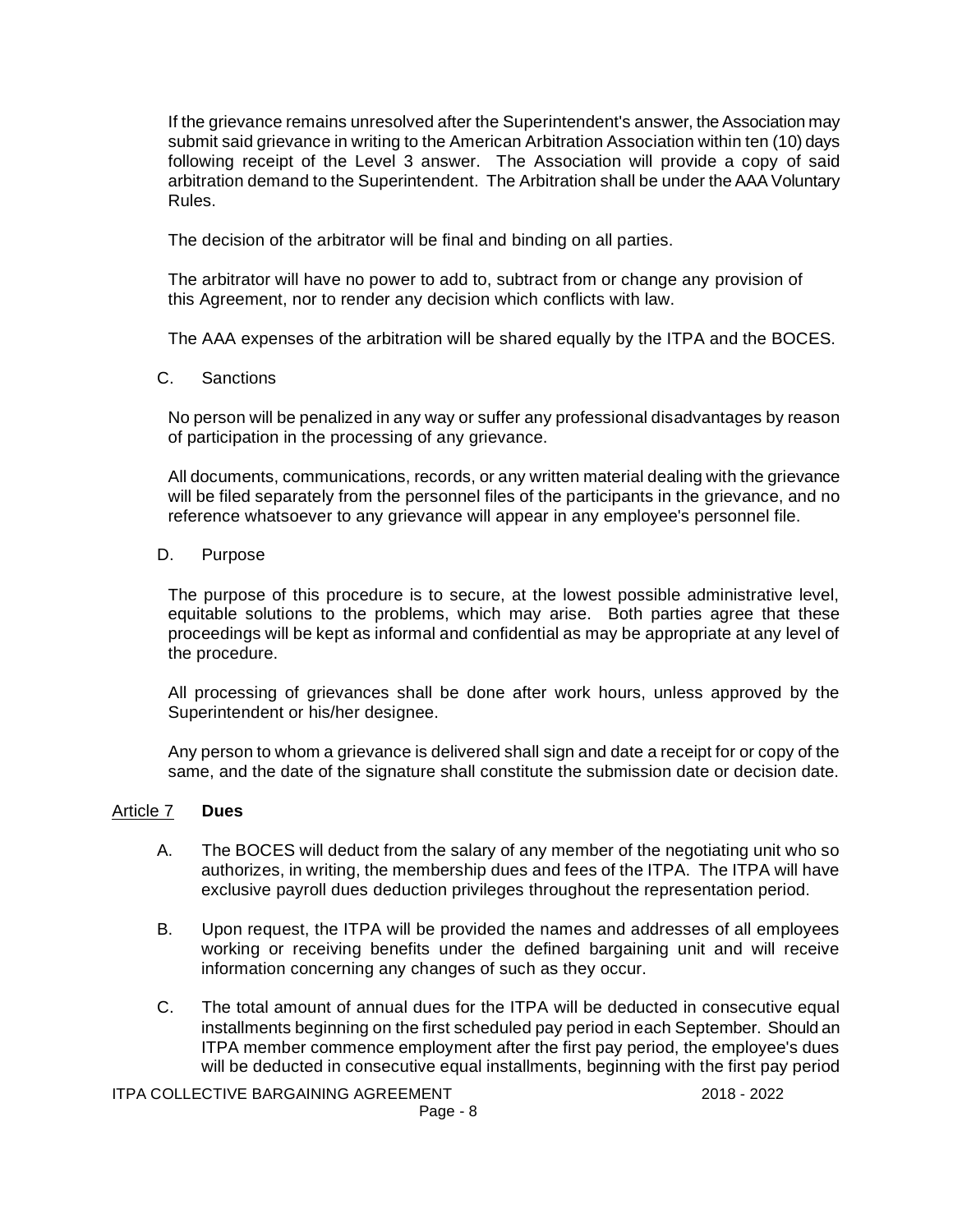after which an authorized signature has been obtained. The amount of dues and the number of equal consecutive installments will be determined on a yearly basis by the ITPA.

- D. The total amount of accumulated dues deducted will be transmitted to the ITPA Treasurer immediately following each pay period for which deductions are made. Each payment will include a list of employees' names and amount deducted for the ITPA.
- E. The ITPA will give the BOCES Superintendent at least thirty days written notice prior to the effective date of a change in the amount of annual dues, and the deduction amount will be changed on the first scheduled deduction date.
- F. The Business Office will notify the ITPA within ten (10) days should it receive a withdrawal of authorization from an ITPA member.

#### Article 8 **Payroll Deductions**

- A. The BOCES shall establish a direct deposit arrangement with, or transmit deductions from bargaining unit members' salaries to, banks/credit unions, in the same manner as afforded to other district employees.
- B. The BOCES shall authorize deductions from bargaining unit members' salaries for payments to tax-sheltered annuity programs and the New York State 529 College Savings Program, in the same manner as afforded to other district employees and transmit these payments to the insurance carrier or third party remitter as authorized by the unit member.
- C. An authorization on file with the BOCES for payroll deductions shall be honored until and unless it has been revoked or amended pursuant to the terms and conditions of the signed authorization and by written notice received by the BOCES from either the ITPA or employee.

#### Article 9 **Job Titles and Minimum Salaries**

|                                                                                                              |          | <b>(12 MONTH)</b> |          |             |
|--------------------------------------------------------------------------------------------------------------|----------|-------------------|----------|-------------|
|                                                                                                              | 2018-19  | 2019-20           | 2020-21  | 2021-22     |
| <b>GRADE 1</b>                                                                                               | \$26,998 | \$28,035          | \$29,104 | \$30,206    |
| Information Technology Assistant (BOCES)                                                                     |          |                   |          |             |
| <b>GRADE 2</b>                                                                                               | \$33,945 | \$35,197          | \$36,488 | \$37,819    |
| PC/LAN Technician - Level 1<br>Software Support Specialist - Level 1<br>Systems Training Assistant - Level 1 |          |                   |          |             |
| <b>GRADE 3</b>                                                                                               | \$37,450 | \$38,811          | \$40,214 | \$41,661    |
| <b>ITPA COLLECTIVE BARGAINING AGREEMENT</b>                                                                  | Page - 9 |                   |          | 2018 - 2022 |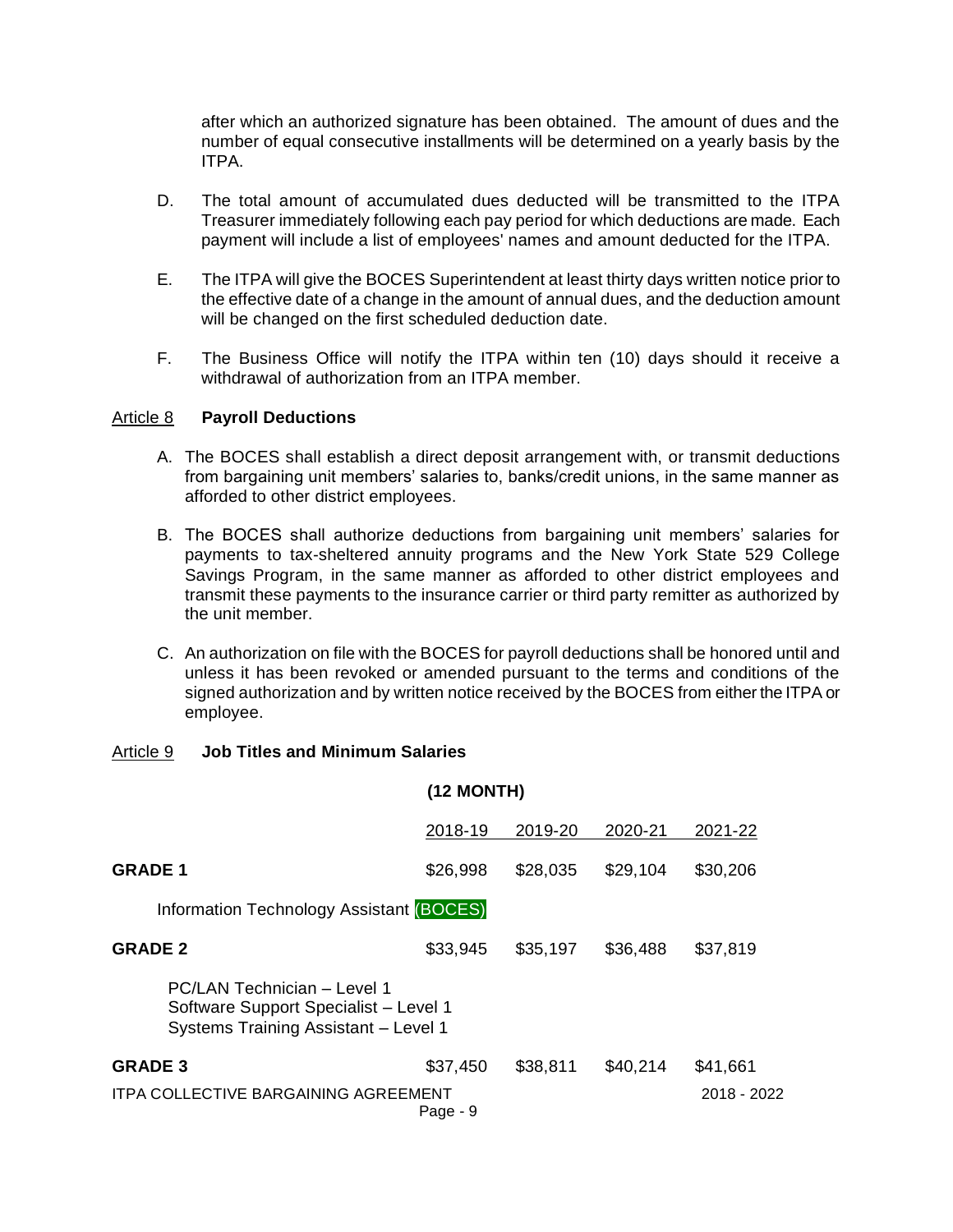Computer Programmer – Level 1 Graphics Assistant – Level 1 **Microcomputer Specialist** PC/LAN Technician – Level 2 Software Support Specialist – Level 2 Systems Training Assistant – Level 2 Website Coordinator – Level 1

| <b>GRADE 4</b>                                                                                                                                                                                                                                                                                                                                                                                                                                              |           | \$40,953 \$42,423 \$43,938 |          | \$45,500    |
|-------------------------------------------------------------------------------------------------------------------------------------------------------------------------------------------------------------------------------------------------------------------------------------------------------------------------------------------------------------------------------------------------------------------------------------------------------------|-----------|----------------------------|----------|-------------|
| <b>Computer Programmer - Level 2</b><br>Computer Programmer / Analyst - Level 1<br>Data Visualization Specialist (BOCES) - Level 1<br>Graphics Assistant - Level 2<br>Network Specialist - Level 1<br>PC/LAN Technician - Level 3<br>Software Support Specialist - Level 3<br>System Training Assistant - Level 3<br>Website Coordinator - Level 2                                                                                                          |           |                            |          |             |
| <b>GRADE 5</b>                                                                                                                                                                                                                                                                                                                                                                                                                                              |           | \$43,211 \$44,751          | \$46,338 | \$47,975    |
| <b>Associate Coordinator - Managed Services - Level 1</b><br><b>Associate Coordinator for Data Seurity and Privacy - Level 1</b><br><b>Computer Programmer - Level 3</b><br><b>Computer Services Coordinator - Level 1</b><br>Computer Programmer / Analyst - Level 2<br>Data Analyst (BOCES) - Level 1<br>Data Visualization Specialist (BOCES) - Level 1<br>Graphics Assistant - Level 3<br>Network Specialist - Level 2<br>Website Coordinator - Level 3 |           |                            |          |             |
| <b>GRADE 6</b>                                                                                                                                                                                                                                                                                                                                                                                                                                              | \$46,615  | \$48,260                   | \$49,956 | \$51,704    |
| <b>Associate Coordinator - Managed Services - Level 2</b><br><b>Associate Coordinator for Data Security and Privacy - Level 2</b><br>Computer Programmer / Analyst - Level 3<br>Computer Services Coordinator - Level 1<br>Data Analyst (BOCES) - Level 2<br>Data Visualization Specialist (BOCES) - Level 3<br>Engineer IT (BOCES) - Level 1<br>Network Engineer - Level 1<br>Network Specialist - Level 3                                                 |           |                            |          |             |
| <b>GRADE 7</b>                                                                                                                                                                                                                                                                                                                                                                                                                                              | \$50,020  | \$51,771                   | \$53,575 | \$55,436    |
| <b>Associate Coordinator - Managed Services - Level 3</b><br><b>ITPA COLLECTIVE BARGAINING AGREEMENT</b>                                                                                                                                                                                                                                                                                                                                                    | Page - 10 |                            |          | 2018 - 2022 |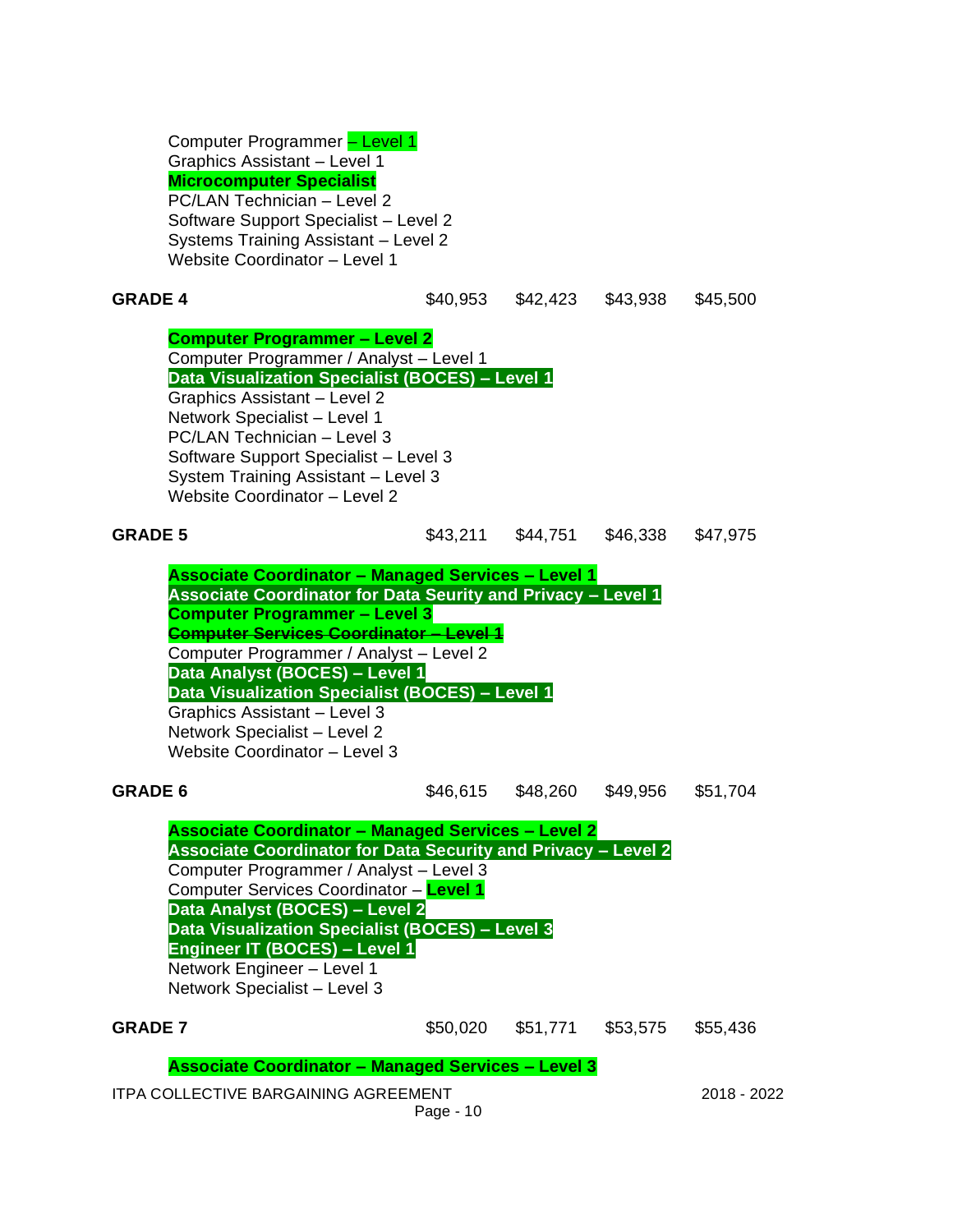| <b>Associate Coordinator for Data Security and Privacy - Level 3</b>                                        |          |          |          |          |
|-------------------------------------------------------------------------------------------------------------|----------|----------|----------|----------|
| Computer Services Coordinator - Level 2                                                                     |          |          |          |          |
| Data Analyst (BOCES) - Level 3                                                                              |          |          |          |          |
| <b>Engineer IT (BOCES) - Level 2</b>                                                                        |          |          |          |          |
| Network Engineer - Level 2                                                                                  |          |          |          |          |
| <b>GRADE 8</b>                                                                                              | \$55,002 | \$56,907 | \$58,871 | \$60,896 |
| <b>Computer Services Coordinator - Level 3</b>                                                              |          |          |          |          |
| Data Security and Privacy and Coordinator - Level 1                                                         |          |          |          |          |
| Engineer IT (BOCES) - Level 3                                                                               |          |          |          |          |
| Information Technology Project Coordinator - Level 1                                                        |          |          |          |          |
| Network Engineer - Level 3                                                                                  |          |          |          |          |
| <b>GRADE 9</b>                                                                                              | \$58,362 | \$60,371 | \$62,443 | \$64,578 |
|                                                                                                             |          |          |          |          |
| Data Security and Privacy and Coordinator - Level 2<br>Information Technology Project Coordinator - Level 2 |          |          |          |          |
| <b>GRADE 10</b>                                                                                             | \$62,278 | \$64,408 | \$66,605 | \$68,870 |
| Data Security and Privacy and Coordinator - Level 3                                                         |          |          |          |          |
| Information Toobnology Droigot Coordinator Loyal 2                                                          |          |          |          |          |

Information Technology Project Coordinator – Level 3

Beginning August 31, 2015, when an employee is promoted to a position that results in a higher "grade", regardless of the job title, the District shall add to the yearly salary an amount of money at least equal to the difference between the minimum salaries of the previous titles' Grade and the new Grade. Said salary shall be effective beginning on the first day of employment in the new job title.

For example, an employee promoted from *Computer Service Coordinator – Level 1* (Grade **6**) to *Computer Service Coordinator – Level 2* (Grade **7**) during the **2018-19** year shall receive an amount not less than **\$3,405** (**\$50,020** minus **\$46,615**) added to the employee's yearly salary."

*Similarly, an employee promoted from "Systems Training Assistant – Level 2" (Grade 3) to Computer Service Coordinator- Level 1 (Grade 6) during the 2018-19 school year, shall receive an amount not less than \$9,165 (\$46,615 minus \$37,450) added to the employee's yearly salary.*

## Article 10 **Salaries**

A. Salary Increases

Effective July 1, 2018, all employees covered by this unit on July 1, 2018 will receive a three and one-tenth (3.1%) percent increase on their salary as of June 30, 2018 plus two hundred (\$200) dollars.

Effective July 1, 2019, all employees covered by this unit on July 1, 2019 will receive a three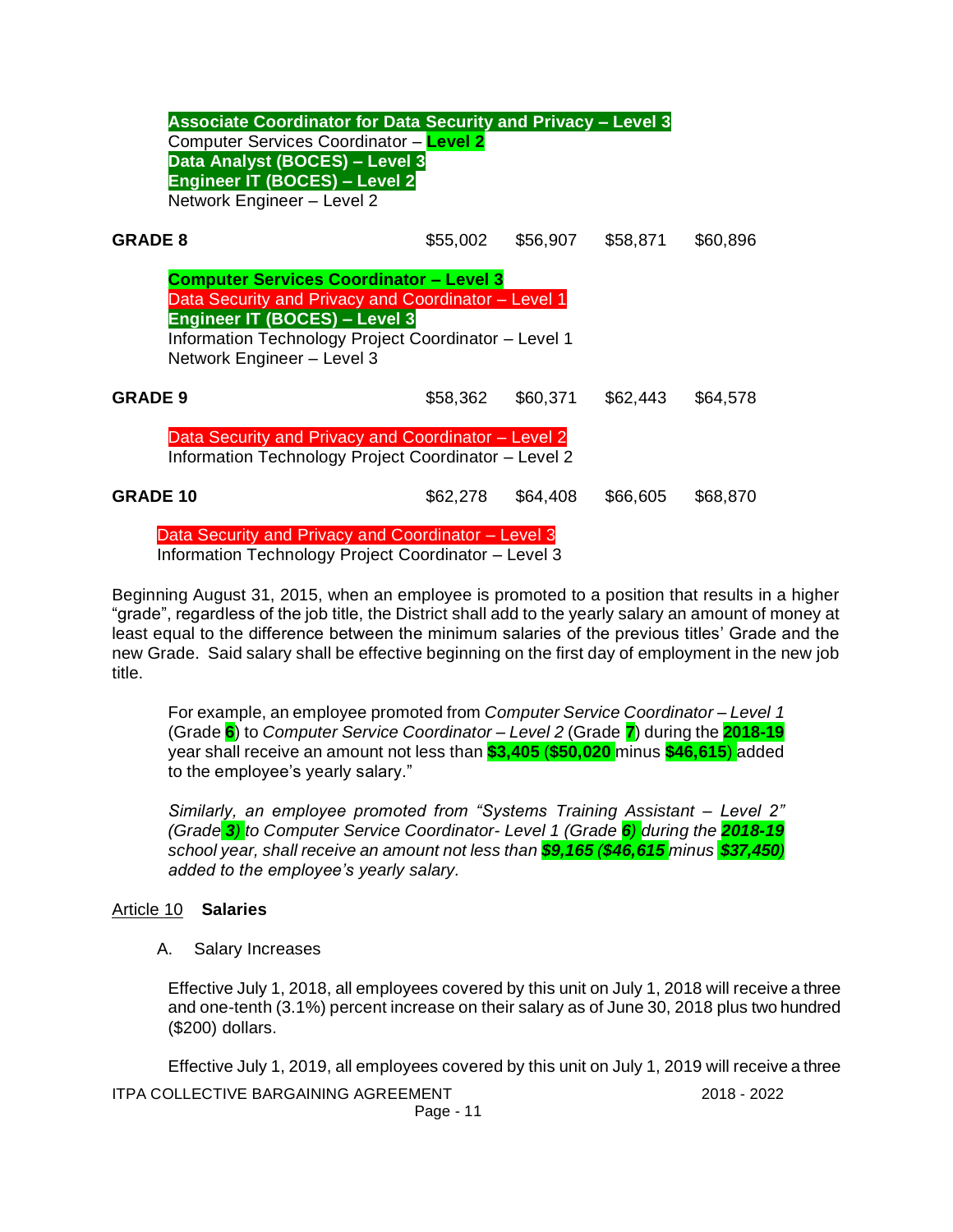and one-tenth (3.1%) percent increase on their salary as of June 30, 2019 plus two hundred (\$200) dollars.

Effective July 1, 2020, all employees covered by this unit on July 1, 2020 will receive a three and one-tenth (3.1%) percent increase on their salary as of June 30, 2020 plus two hundred (\$200) dollars."

Effective July 1, 2021, all employees covered by this unit on July 1, 2021 will receive a three and one-tenth (3.1%) percent increase on their salary as of June 30, 2021 plus two hundred (\$200) dollars.

B. Tuition Reimbursement

In order to encourage employees to gain new knowledge and skills that will be of benefit to BOCES in the employee's current position, BOCES will partially reimburse tuition costs in accordance with the following criteria and restrictions:

College courses, technical training courses and other such educational courses that are both related to the employee's current position and produce added benefit to the BOCES would be considered for approval.

Advanced written approval of the Superintendent or designee, based upon the recommendation of the employee's manager, is required.

Tuition charges for successfully completed courses will be reimbursed according to the following schedule:

- 1) Courses taken in a fiscal year will not receive any reimbursement in that year.
- 2) Forty percent (40%) of the tuition costs will be reimbursed around June 1 of the next fiscal year following the completion of the course.
- 3) An additional forty percent (40%) of the tuition costs will be reimbursed around June 1 of the second fiscal year following completion of the course.

No individual employee may receive more than one thousand (\$1,000) dollars in tuition reimbursement in a single year.

A total of ten thousand (\$10,000) dollars will be budgeted each year for tuition reimbursement. Should less than that amount be required, management will consider using the excess funds for other training activities for ITPA staff. Should there be insufficient funds to reimburse employees at the forty (40%) rate; the reimbursement percentage will be reduced to avoid exceeding the ten thousand (\$10,000) dollar limit

C. Shift Premium

Employees working a regular full shift beginning at or after 2:00 PM will receive a differential of twenty-five (\$.25) cents per hour. Employees working a regular full shift beginning at or after 10:00 PM will receive a differential of thirty (\$.30) cents per hour. This differential will

ITPA COLLECTIVE BARGAINING AGREEMENT 2018 - 2022

Page - 12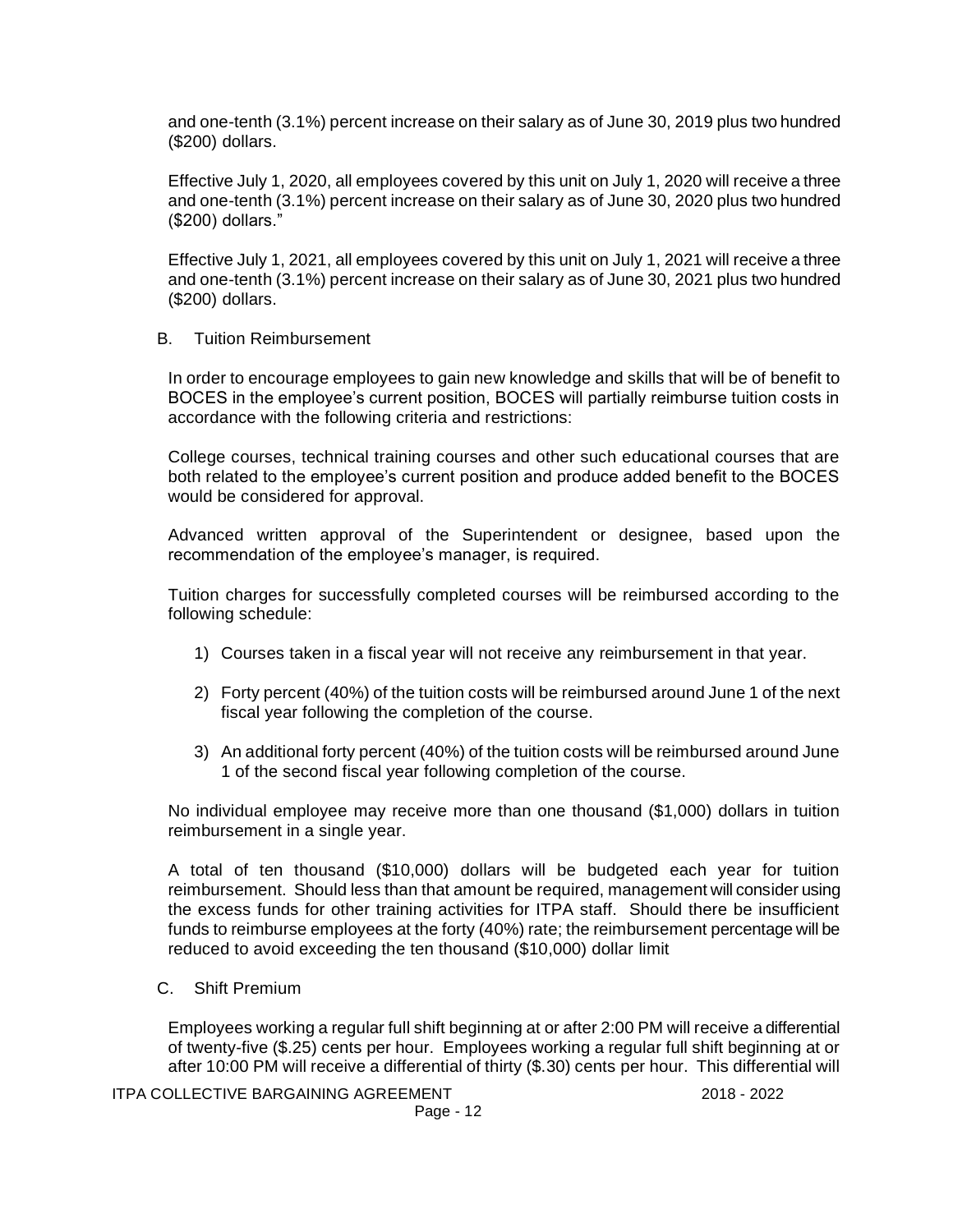apply to vacation days and paid leave days.

D. Initial Salaries

The BOCES retains the right to hire employees at a salary based upon the individual's personal qualifications, prior experience, and educational, technical, or vocational background.

E. Longevity

Unit members shall receive a stipend of three hundred (\$300) dollars added to their base salary on the last day of the fiscal year, after the completion of each five (5) year milestone that they are consecutively employed within the fiscal year period. Any break in service shall reset the length of service required to obtain this bonus. It is understood that there is no retroactivity to this clause and increment payments will be added only when and employee reaches that increment.

## F. Lead Responsibility Stipend

For employees represented by the Association who volunteer and are assigned team or project "lead" responsibilities a stipend of not more than three thousand five hundred (\$3,500) dollars will be available. The employee's manager will provide a written scope of lead responsibilities and stipend amount for approval or disapproval by the District Superintendent. Stipend amounts will not become part of the employee's salary. Lead stipends expire on June 30 of each year and do not carry over between fiscal years. Nothing prohibits a new position under this article from beginning on July 1.

#### Article 11 **Work Schedule**

A. The work schedule for ITPA employees will be thirty-nine (39) hours per week, twelve (12) months per year. Salary and benefits will be prorated for any employee hired for less than 1.0 FTE.

Employees working less than twenty (20) hours per week on a regularly scheduled basis are ineligible for membership in the ITPA bargaining unit and are ineligible for benefits based on this agreement.

- B. The work week will be Monday through Friday. Employees may be required to work other than Monday through Friday, but shall have two (2) consecutive days off per regularly scheduled seven (7) day work week.
- C. The work day will be defined by the immediate supervisor.
- D. Where possible, BOCES will provide 48 hour notice to employees who are requested to transfer to a different shift for a short term (two weeks or less). Ten (10) days advance notice will be given to employees who are requested to transfer to a different shift for a long term (more than two weeks).

When management determines that a shift transfer is necessary, volunteers will be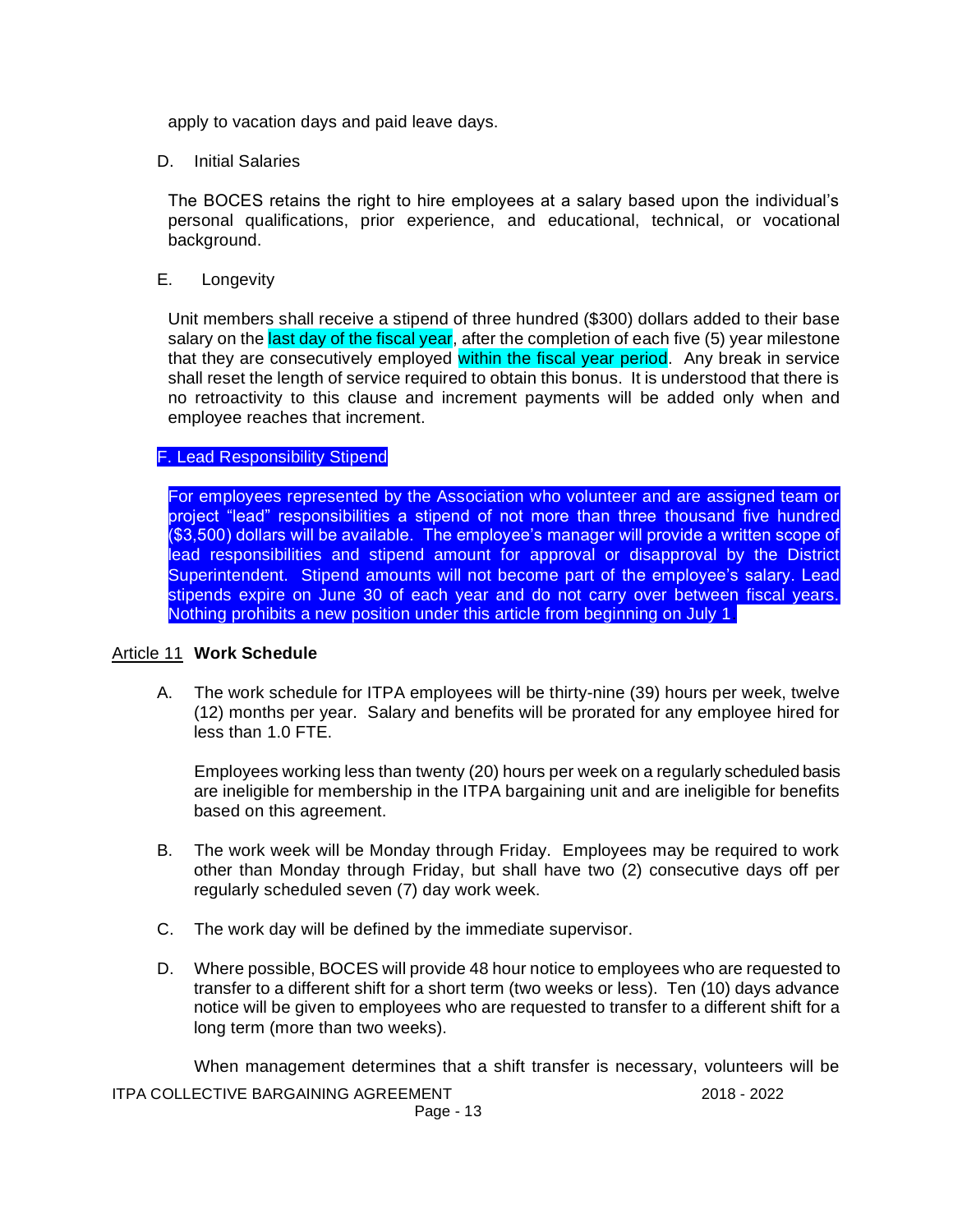sought.

- E. Each employee will receive two (2) break periods per full day of employment, consisting of 10 minutes duration each.
- F. All employees will be entitled to one-half  $(\frac{1}{2})$  hour of unpaid time for lunch each workday. **With prior written management approval the two (2) ten-minute breaks from Article 11.E. can be used contiguously with the unpaid lunch period on a regularly scheduled basis.**

## Article 12 **Hazard Days**

Members will not be required to report to work during a travel ban that has been announced by the Sheriff or County Executive which prohibits vehicular travel for the county in which the employee works at the time of the event. Historical reference refers to MOU #6, January 26, 1996.

## Article 13 **Overtime**

- A. Scheduled working hours may be extended when the organizational needs so require, and it is agreed between the employee and management.
- B. Consistent refusal to assist in meeting the organizational needs when overtime requests are asked may be taken into consideration when the annual evaluation is made.
- C. Employees will be compensated at a time and one-half rate for all time worked beyond forty (40) hours in any work week.
- D. When an employee is called in to work on his/her day off, he/she will be guaranteed three (3) hours pay at the applicable overtime rate. This will apply when the employee is specifically requested to work his/her day off or is called to come in to work for an emergency or problem situation, on his/her day off. An employee's day off is defined as a day he/she is not scheduled to work, such as a Saturday or Sunday (for an employee normally scheduled to work Monday through Friday), a holiday, or an approved vacation or leave day. This will not apply when the employee is requested to work extra hours, but discretion is provided to the employee in determining when the extra hours will be worked.
- E. When it is necessary for a ITPA employee to travel overnight in the performance of his/her duties, the employee will be compensated, in overtime or compensatory time excluding mealtime, for all time spent in travel beyond his/her normal work day.

## Article 14 **Compensatory Time**

A. An employee may have the option to accumulate compensatory time for any extra hours worked in any work week. Compensatory time will be accumulated at the rate of one and one-half hours for each hour worked over forty (40) hours in any work week in accordance with appropriate State and Federal laws.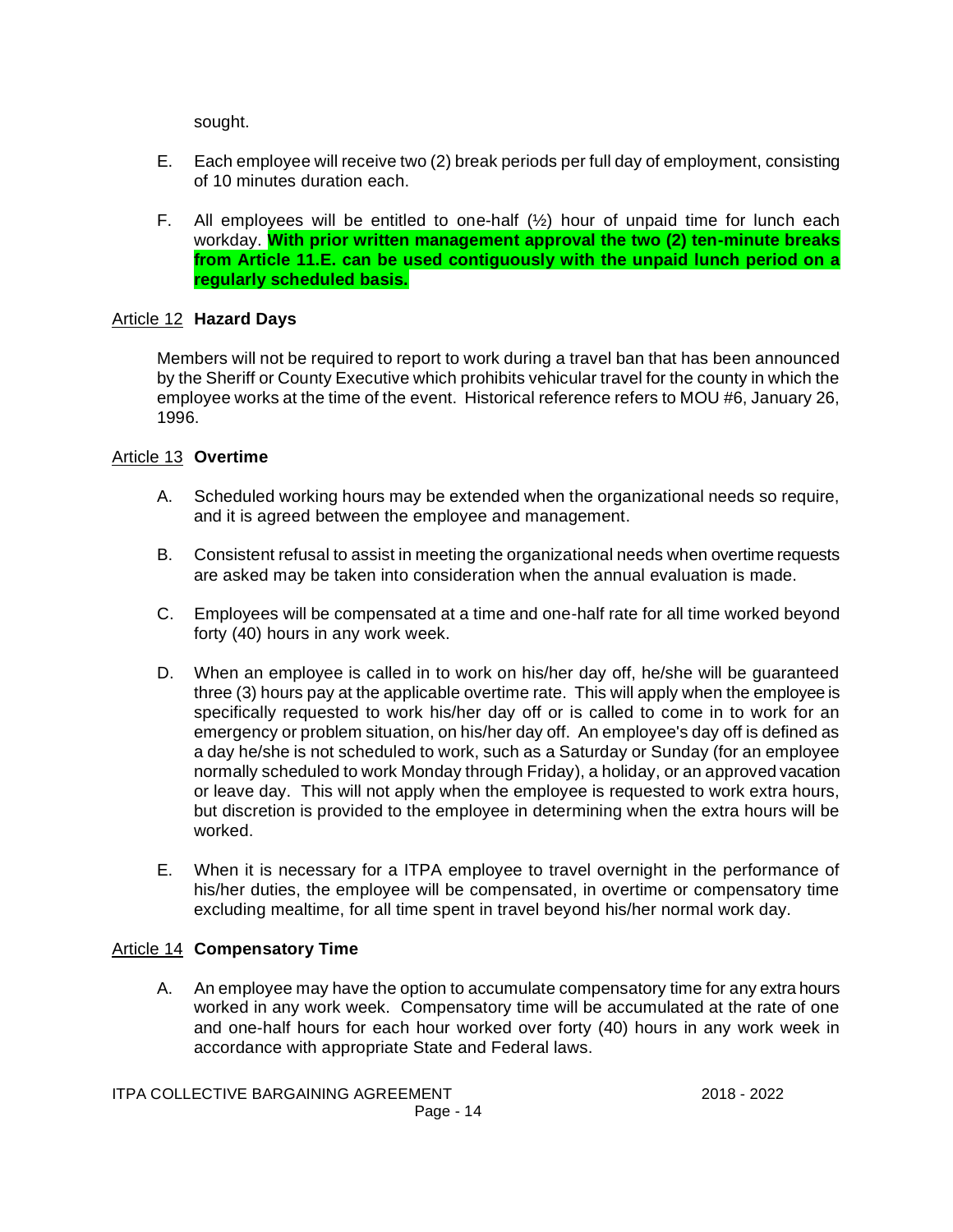- B. For extra hours worked up to a total of forty (40) hours in one week, compensatory time will be accumulated on an one-for-one basis.
- C. Upon termination, employees are entitled to be paid for accrued compensatory time.

#### Article 15 **Holidays**

A. All employees shall be given holidays off with pay for the following fourteen (14) days:

| Independence Day | Christmas Day*                    |
|------------------|-----------------------------------|
| Labor Day        | New Year's Day                    |
| Columbus Day     | Martin Luther King Day            |
| Veterans Day     | President's Day                   |
| Thanksgiving Day | Friday following Thanksgiving Day |
| Good Friday      | <b>Memorial Day</b>               |
|                  | <b>Juneteenth</b>                 |

\*If Christmas falls on a Tuesday, Wednesday, Friday or Saturday, the day before will also be a paid holiday. If Christmas falls on a Monday, Thursday, or Sunday, the day after will also be a paid holiday. If a Federal holiday (other than Christmas) falls on Saturday it is observed on Friday. If it falls on Sunday it is observed on Monday. If Juneteenth falls on a Saturday it is not observed. If it falls on a Sunday it is observed the following Monday.

#### Article 16 **Vacations**

A. Employees shall be granted paid vacations based upon continuous service as follows:

New employees hired any time between July 1 and June 30 will be eligible, during the second fiscal year, for a prorated number of vacation days. Proration shall be one (1) day per month, to a maximum of eleven (11) days, for each calendar month of employment.

During 3rd, 4th, and 5th fiscal year of continuous service the employee is entitled to eleven (11) days of vacation.

Subsequent vacation schedule throughout pattern of continuous employment:

| During 6th fiscal year                  | $-12$ days |
|-----------------------------------------|------------|
| During 7th fiscal year                  | $-13$ days |
| During 8th fiscal year                  | $-14$ days |
| During 9th fiscal year                  | $-15$ days |
| During 10th fiscal year                 | $-16$ days |
| During 11th fiscal year                 | $-17$ days |
| During 12th and 13th fiscal year        | $-18$ days |
| During 14th and 15th fiscal year        | $-19$ days |
| During 16th and 17th fiscal year        | $-20$ days |
| During 18th and subsequent fiscal years | $-21$ days |
|                                         |            |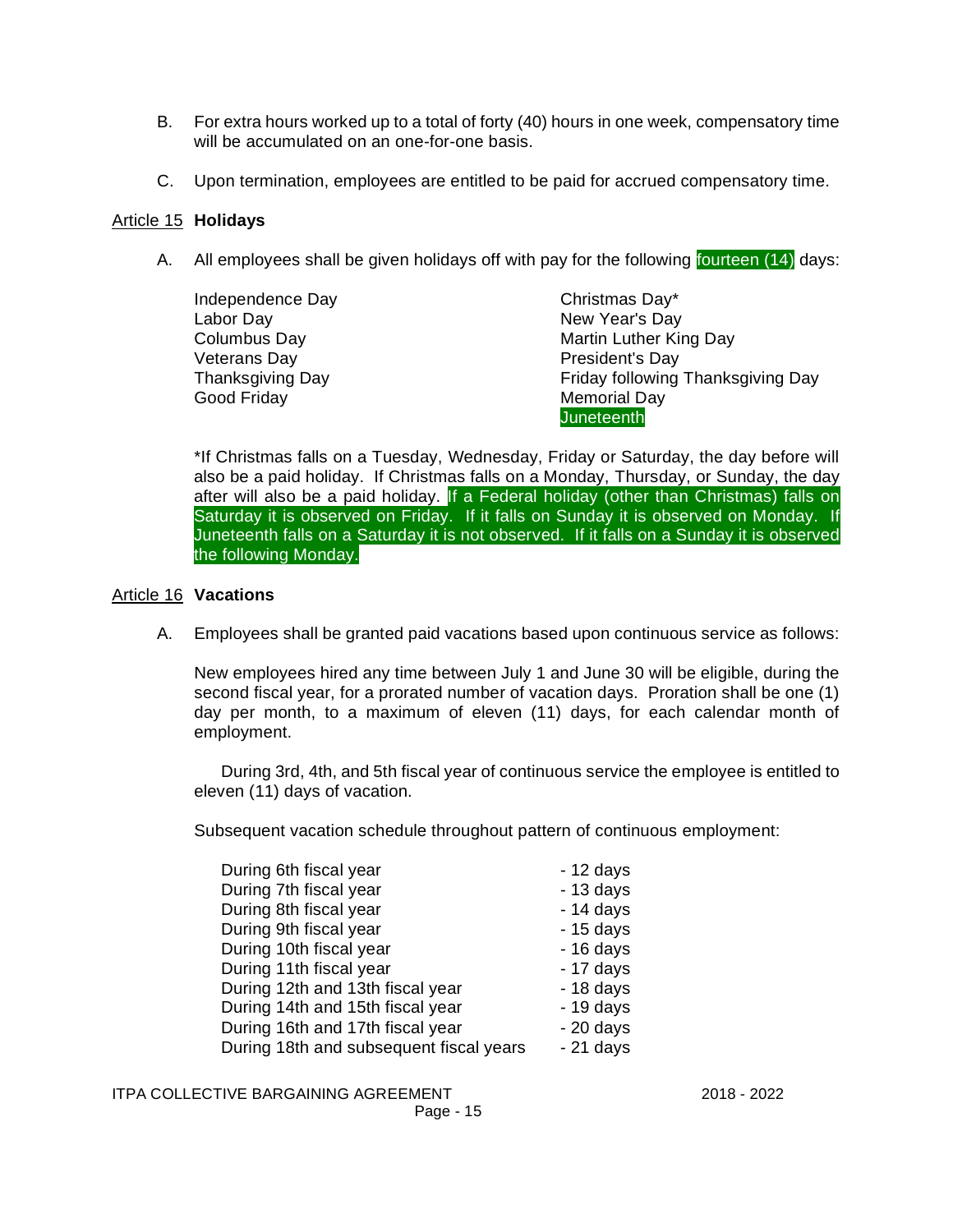. Any employee who is laid-off, discharged, retired or separated from service of the BOCES for any reason, will be compensated in cash for unused vacation that he/she has accumulated at the time of separation.

- B. In the case of the death of such an employee, payment for unused vacation will be made to his/her estate.
- C. Unused earned vacation, not to exceed ten (10) days, may be carried from one year to the next.
- D. All vacation requests will be scheduled subject to the needs of the organization. Any vacation requests of greater than five (5) consecutive workdays must be submitted for approval no later than forty-five (45) calendar days in advance. Approval or denial will be given within five (5) working days.

#### Article 17 **Absences and Leaves**

A. General

All leaves will be available at the beginning of the fiscal year or at the beginning of employment with the anticipation that the employee works the full fiscal year. If an employee leaves the BOCES organization mid-year, a proration of leaves effective that last day worked will be calculated. In the event that an over usage of the prorated amount of leave exists, the appropriate amount will be deducted from the employee's final paycheck to compensate for the overage.

All employees must give two (2) weeks or ten (10) working days notice prior to termination.

All leaves will be calculated with respect to 1/4, 1/2, 3/4 or full days only.

Upon request of a member of the bargaining unit, the BOCES may, at its discretion, grant a leave of absence without pay for up to one (1) year at a time. Employees will be responsible for payment of the health insurance premiums during the unpaid leave.

B. Sick Leave

Sick leave will be earned at the rate of one and one quarter  $(1/4)$  days per month worked, credited on July 1<sup>st</sup>, up to a maximum accumulation of two hundred fifty (250) days.

Sick days may be utilized for the following reasons:

- 1. Any illness, for which the BOCES may require a certificate from a physician for an absence of three (3) or more consecutive days of illness.
- 2. Employees who exhaust their sick leave may request an unpaid leave.
- 3. The express purpose of this provision is to permit an excused paid absence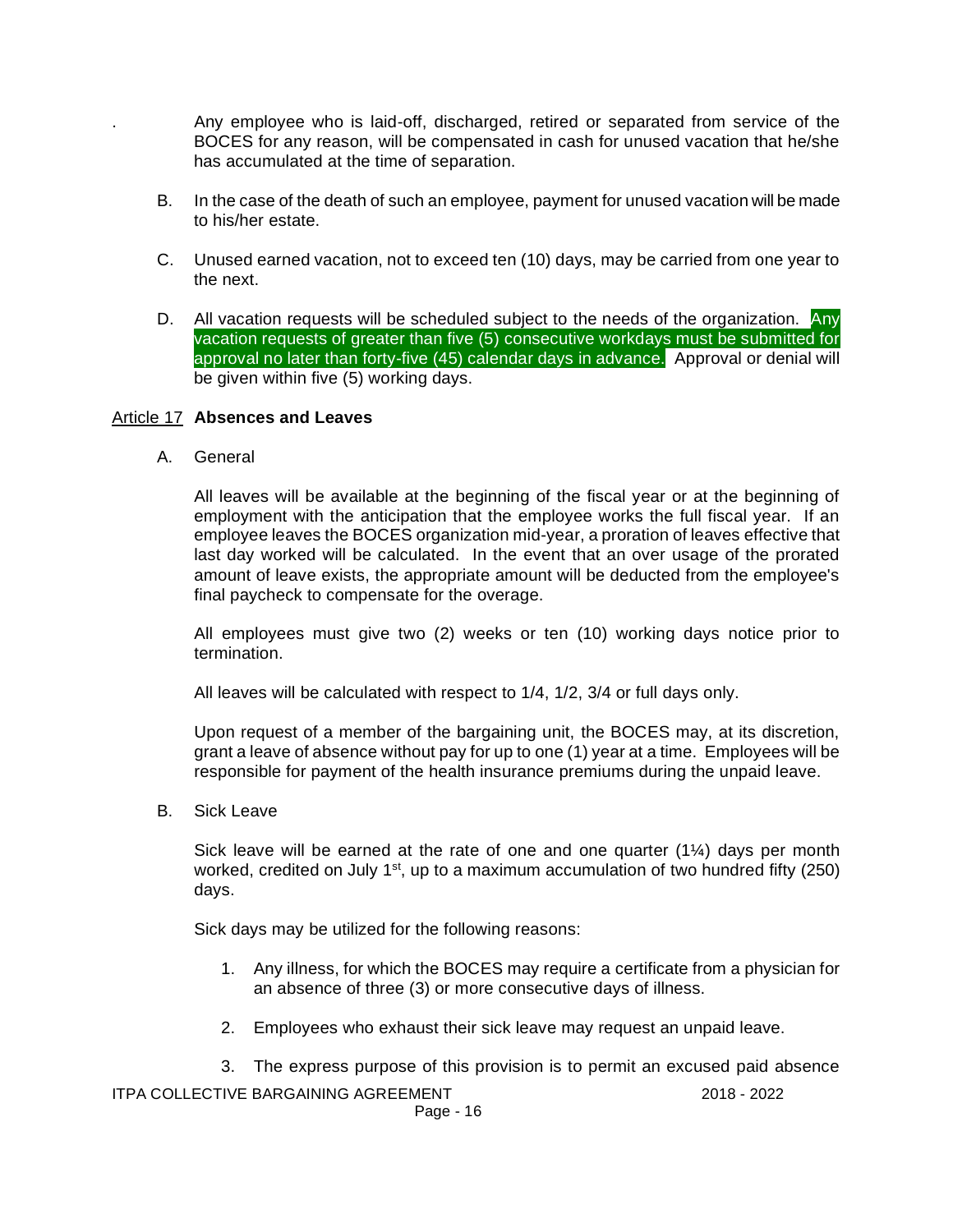from work for any illness. The BOCES reserves the right to discipline and/or deny leave to any employee who abuses the provisions of this Article.

When a Bargaining Unit Member either resigns or is terminated from active service, any accumulated sick leave balance shall be transferred to the sick leave bank. Should BOCES compensate an employee for his/her unused sick leave said accumulated leave will not transfer to the sick leave bank. When a Bargaining Unit Member retires from active service, BOCES will compensate the member for his/her unused sick leave in accordance with Article 19.B. Any days above and beyond those allowed as per Article 19.B. will be transferred to the sick bank.

- C. Sick Leave Bank
- 1. Purpose
	- a. The sole purpose of the sick leave bank is to provide additional sick days to members who have suffered or whose household member has suffered catastrophic or long-term illness or injury of at least ten (10) consecutive work days and whose accumulated sick leave, comp time and vacation have been exhausted.
	- b. Catastrophic or long-term illness or injury is considered to be either life threatening or something which results in some form of impairment, illness or injury that causes an employee to be away from work for an extended period of time of at least ten (10) consecutive days.
	- c. Existing employees for the purpose of this provision are defined as ITPA members with employment of longer than two (2) weeks.
	- d. New employees for the purpose of this provision are defined as ITPA members with employment two (2) weeks or less.
	- e.An employee receiving a grant from the sick leave bank will not have to pay back these days.
- 2. Membership
	- a. Membership is open to all employees covered by this Agreement.
	- b. Existing Employees will be accepted to the Sick Leave Bank effective every July 1st. To join the sick leave bank, an employee must fill out a Sick Leave Bank Membership Form by June 15th. These new members will then be eligible to draw on the sick leave bank only after they have contributed a total of four (4) days to the sick leave bank. **Members that have joined the Sick Bank and have not yet contributed four (4) days can submit a request to the Executive Committee for preliminary approval. If said preliminary approval is granted, the request will be considered a valid Sick Bank request and will be forwarded to the Sick Leave Bank Committee.**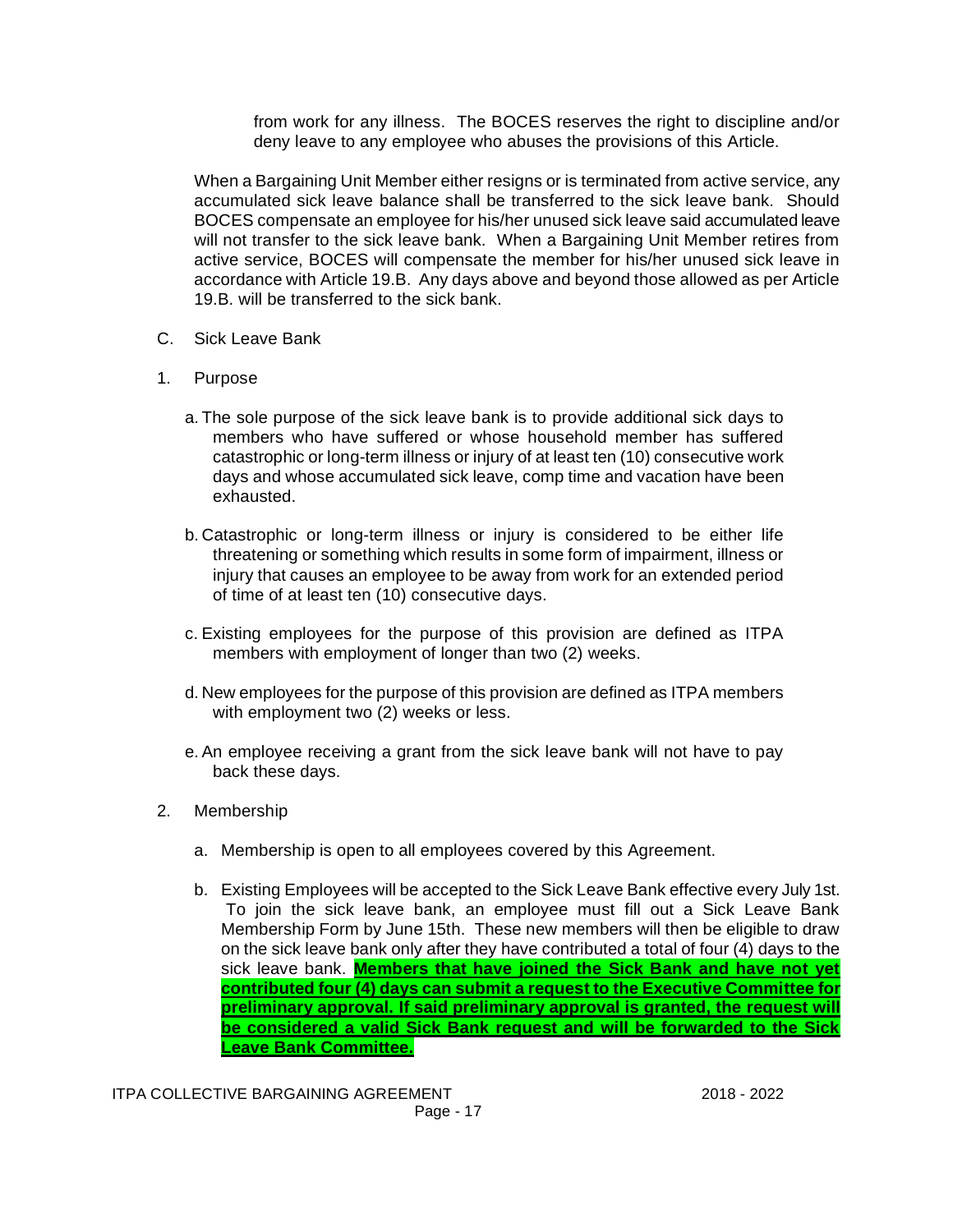- c. New employees covered by this agreement will be given an opportunity to join the bank within the two (2) week period following their first day of employment as a new ITPA member. If a member wishes to enroll after this time, he/she will be considered a new member and Article 17, 2b will apply.
- d. Two (2) days of accumulated sick leave will be credited to the sick leave bank annually for each member, no later than July 10 of each fiscal year, (July 1- June 30).
- e. Members who have contributed a minimum of four (4) sick days to the Bank will suspend their contributions until the Bank's total number of days drops below seven hundred (700).
- f. Should the Bank's total number of days drop below seven hundred (700) Human Resources will notify the Association's President(s), who will in turn notify the members that they must resume contributions to the Bank as follows. First, the members who have not contributed a total of ten (10) days will resume contributions. When all members have contributed ten (10) days, then all members will resume contributions until the number of Sick Bank days equals or exceeds seven hundred (700).
- g. Other members will continue to contribute two (2) days annually until they have contributed a minimum of four (4) sick days to the Bank
- h. The days in the sick leave bank will be member-donated from their accrued sick leave, and once these days are donated they are non-refundable.
- i. Membership contributions will continue from year to year without the necessity of filling out a new form.
- j. Members wishing to terminate membership at the end of the fiscal year must do so in writing before June  $15<sup>th</sup>$ . The letter should be directed to both the Sick Leave Bank Committee and the BOCES Human Resources Administrator. If a member wishes to re-enroll he/she will be considered a new member and Article 17, 2b will apply.
- k. The Association's President will receive a list of participants from Human Resources stating total days contributed per member not later than September 1<sup>st</sup> of each year. Said list will contain member names, date contributions started, total number of sick days contributed and total number of unused personal days contributed to the bank.
- 3. Applying for Days
	- a. Application for sick leave bank days will be made to the chairperson of the Sick Leave Bank Committee on a Sick Leave Bank Request Form.
	- b. To be eligible for sick leave bank utilization, an employee must have exhausted all available sick leaves, comp time and vacation before sick bank days will be granted.

ITPA COLLECTIVE BARGAINING AGREEMENT 2018 - 2022

Page - 18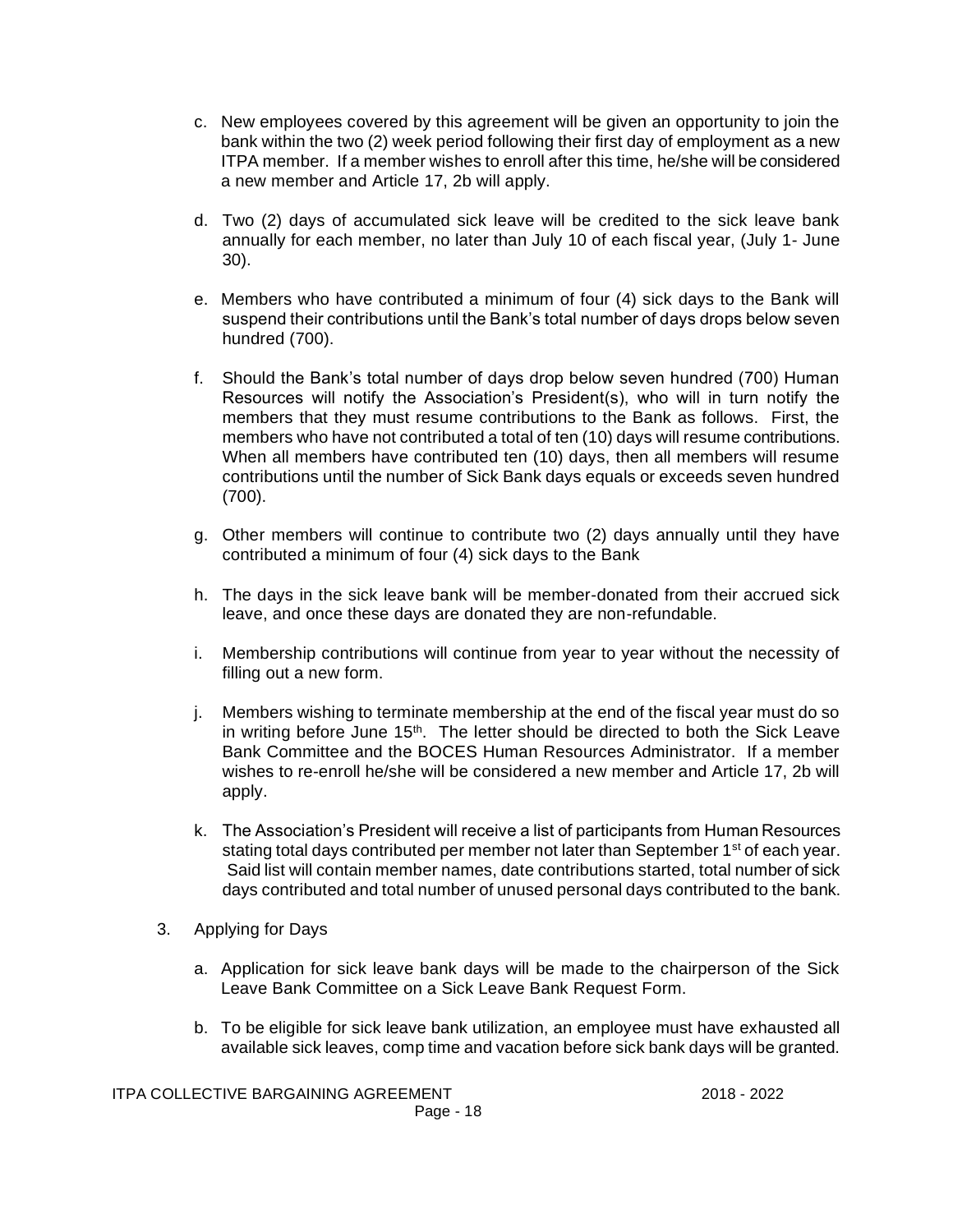- c. The employee must have physician's statement when applying for days from the sick leave bank.
- 4. Committee Composition
	- a. The sick leave bank shall be administered by a Sick Leave Bank Committee consisting of four (4) members. Two (2) of the members shall be appointed by ITPA and two (2) by the Superintendent.
	- b. The Sick Leave Bank Committee shall develop its own rules of procedure, forms for donation of and application for days, and shall elect its own chairperson.
- 5. Regulations
	- a. Benefits will be granted for catastrophic or long-term personal illness or injury only.
	- b. Consensus of the Sick Leave Bank Committee is necessary to approve an application for a grant.
	- c. The Sick Leave Bank Committee may allow benefits up to the number of days requested by an employee except that each grant shall not exceed sixty (60) work days. The maximum benefit per catastrophic or long-term illness or injury may not exceed one-hundred twenty (120) work days in any given fiscal year.
- D. Parental Leave

Any employee who is requesting a leave for a pregnancy related absence shall be granted, upon request accompanied by a physician's certification, an unpaid disability leave for up to twelve (12) consecutive weeks. BOCES employees who are members of the same household are required to split this up to twelve (12) weeks leave amongst themselves.

The employee must submit a written request to take leave to BOCES no later than four (4) weeks prior to the anticipated date of the leave date. For a pregnant employee, this leave shall be continuous with any sick leave used for pregnancy disability unless vacation days are used to bridge between the sick leave and the unpaid leave.

Should individuals decide not to return to work on the scheduled return date, they must notify BOCES, in writing, at least four (4) weeks prior to that date.

If employees are unable to perform their duties with the BOCES due to illness or disability due to the pregnancy, they may utilize sick leave as outlined in this Article. Employees wishing to use sick leave before or after the birth of a child must submit a physician's statement of disability.

Consistent with all other provisions of this Section, any employee who is adopting a child shall be granted, upon request and accompanied by written verification from the adoption agency, an unpaid parental leave for up to twelve (12) consecutive weeks. BOCES employees who are members of the same household are required to split this

ITPA COLLECTIVE BARGAINING AGREEMENT 2018 - 2022 Page - 19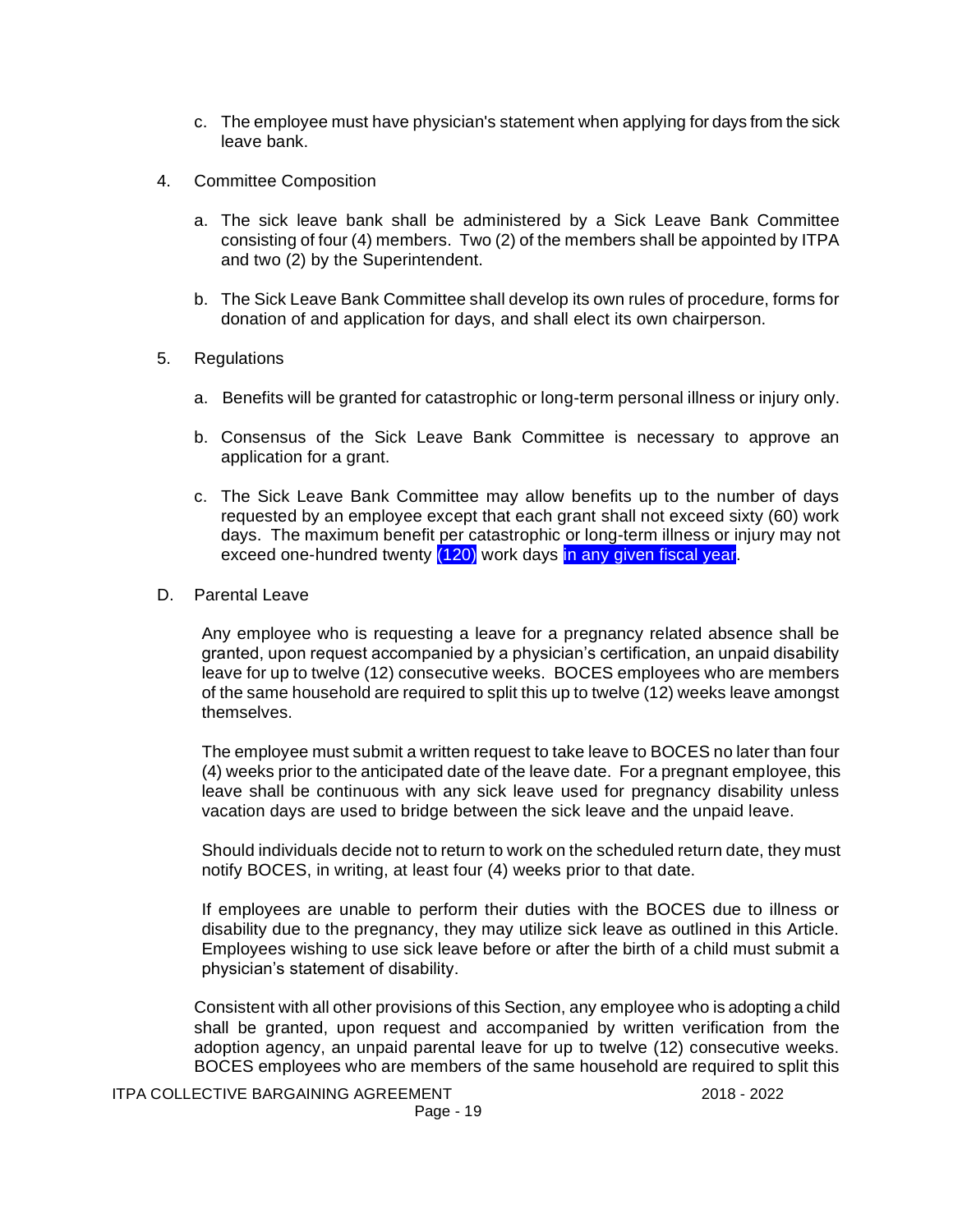up to twelve (12) weeks leave amongst themselves.

E. Personal Leave

All personnel will receive five (5) personal business days per year with no reason required.

Except in unusual situations, personal leave should be requested at least three (3) days prior to the requested date of leave.

Prior administrative approval must be received before use of said personal time.

Personal leave is not intended as an extension of a vacation period.

For all employees, any unused Personal Leave from the previous year (not to exceed four [4] Personal Days) shall be added to their individual Sick Leave accruals (see Section B of this Article) no later than July 10<sup>th</sup>. Any forfeited day of personal leave (fifth [5<sup>th</sup>] day only) will be automatically transferred to the Sick Bank on June 30.

F. Bereavement Leave

Up to five (5) days bereavement leave, applicable twice during any fiscal year, will be granted for death of a family member. **An employee is expected to provide management with written and reasonable notice of impending bereavement leave. Reasonable notice for this paragraph shall mean as much notice as possible with the intent of balancing the urgency for the employee and the obligations for the employer.**

## G. Jury Duty

- 1. An employee who is required to attend and serve as a juror will be paid the difference between the juror's fee and their regular pay for the time actually lost from work due to such jury duty.
- 2. It is understood that all employees, regardless of shift, will report back for work at any time when they are free from the responsibilities of jury duty for three (3) or more hours before the end of their normal scheduled work day.

#### Article 18 **Health/Dental Insurance and Reimbursement**

A. During the term of the Agreement, the BOCES will participate in paying the premium to the extent of 95% of the premium for individual coverage and 85% of the premium for family coverage under the Excellus Blue Cross Blue Shield of CNY Southern Tier Region Classic Blue Region-wide Health Plan and Blue PPO-H Health Plan.

Under both the classic Blue Region-wide Plan and the Blue PPO-H Plan prescription drug copays for both mail order and at a retail pharmacy are \$5, \$15, \$30, in accordance with tier structure and will be paid by the bargaining unit member.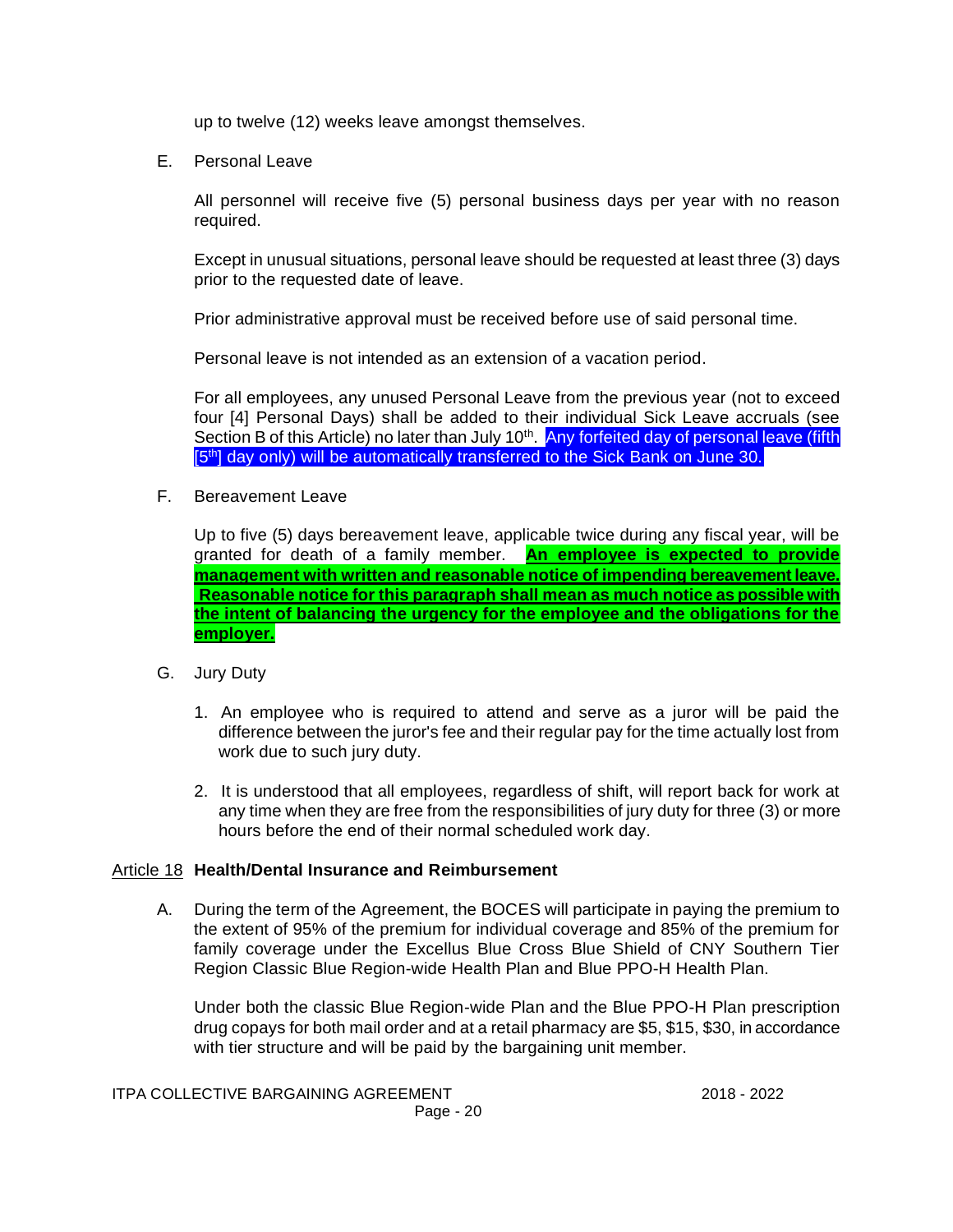Under the Classic Blue Region-wide Plan, prescriptions with a ninety (90) day fill at either a retail pharmacy or by mail order will be available for one copay (1-copay for each 90 day supply) at the \$5/\$15/\$30 tier rate.

Under the Blue PPO-H Plan prescriptions for 30 days at retail with one copay and 90 days at mail order with 3 copays at the \$5 / \$15 / \$30 tier rate.

- B. BOCES will provide the Broome-Tioga BOCES Dental Plan administered by EBS REMSCO Inc. that includes Basic, Supplemental Basic, Periodontics, Prosthetics and Orthodontics at the 95% individual, 85% family rate participation for all bargaining unit members. Any change in dental coverage shall be bargained.
- C. BOCES will reimburse employees for the loss or damage to eye glasses, hearing aids and prosthetic-type devices damaged as a result of the performance of their duties.

## D. HEALTH INSURANCE DECLINATION

All unit members who have been employed continuously for at least one calendar year are eligible for an annual payment in the event that the member, formally in writing, prior to July 1 each year, declines health insurance coverage of any kind from the BOCES. The unit member must maintain alternate group health insurance coverage in order to be eligible and proof of insurance is required. Medicare and Medicaid coverage does not qualify as alternate coverage under this section. Dental insurance coverage is specifically excluded from this section. The annual payment will be paid on a pro rata monthly basis over the course of the fiscal year pay periods. The payment will be the sum of \$1,800.00 for members who had previously elected or waived single coverage in the prior fiscal year and \$4,000.00 for members who had previously elected or waived family coverage in the prior fiscal year. Any unit member that was receiving a buyout incentive under the 2014 – 2018 CBA and is now ineligible to receive a buyout incentive under the 2018 – 2022 CBA, shall continue to receive a reduced buyout in the amount of \$2,000 per year for a family waiver and \$900 for an individual waiver as long as they remain out of the coverage as outlined in Article 18, Section D. In the event both spouses are employed by BOCES eligibility for payment under this section is as follows:

| <b>Scenario</b>                   | Spouse 1                                                                                                                                                                                                                                                                                                                                                                                                               | <b>Spouse 2</b>     |
|-----------------------------------|------------------------------------------------------------------------------------------------------------------------------------------------------------------------------------------------------------------------------------------------------------------------------------------------------------------------------------------------------------------------------------------------------------------------|---------------------|
| Both decline Insurance and attest | Eligible for Family                                                                                                                                                                                                                                                                                                                                                                                                    |                     |
| they have other coverage          | Amount                                                                                                                                                                                                                                                                                                                                                                                                                 | Not Eligible        |
| Spouse 1 elects family coverage,  |                                                                                                                                                                                                                                                                                                                                                                                                                        |                     |
| Spouse 2 declines                 | Not Eligible                                                                                                                                                                                                                                                                                                                                                                                                           | Not Eligible        |
| Spouse 1 elects family coverage,  |                                                                                                                                                                                                                                                                                                                                                                                                                        |                     |
| Spouse 2 elects family coverage   | Not Eligible                                                                                                                                                                                                                                                                                                                                                                                                           | Not Eligible        |
| Spouse 1 elects single coverage,  | Not Eligible                                                                                                                                                                                                                                                                                                                                                                                                           | Eligible for Single |
|                                   | $\lambda$ $\alpha$ , $\lambda$ , $\alpha$ , $\alpha$ , $\alpha$ , $\alpha$ , $\alpha$ , $\alpha$ , $\alpha$ , $\alpha$ , $\alpha$ , $\alpha$ , $\alpha$ , $\alpha$ , $\alpha$ , $\alpha$ , $\alpha$ , $\alpha$ , $\alpha$ , $\alpha$ , $\alpha$ , $\alpha$ , $\alpha$ , $\alpha$ , $\alpha$ , $\alpha$ , $\alpha$ , $\alpha$ , $\alpha$ , $\alpha$ , $\alpha$ , $\alpha$ , $\alpha$ , $\alpha$ , $\alpha$ , $\alpha$ , |                     |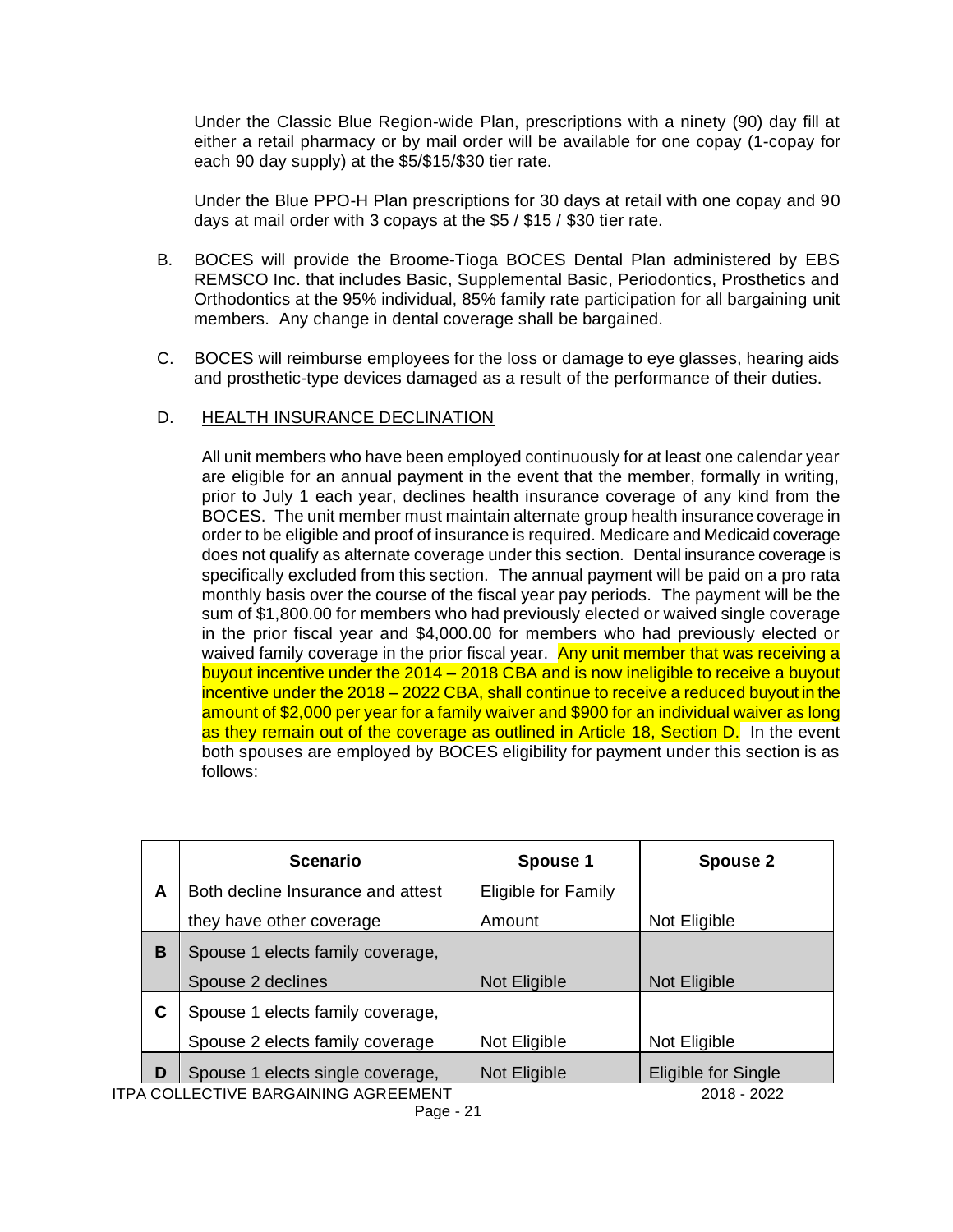| Spouse 2 declines                |              | Amount       |
|----------------------------------|--------------|--------------|
| Spouse 1 elects single coverage, |              |              |
| Spouse 2 elects single coverage  | Not Eligible | Not Eligible |

E. Said plan shall continue the guarantee for disabled employees (up to two [2] years' coverage), retired employees at 50/35 percent participation rate (exclusive of those retirees that accept employment where they have equal or better health care coverage). For any retiree who is currently eligible for a 50/35 BOCES participation in his health insurance premium and who elects the two-person plan, the BOCES contribution will be 65% of the individual component of the premium and 35% of the dependent component of the premium. In the event of the retiree predeceasing a dependent spouse, the spouse will enjoy a 65% contribution to an individual health plan, provided that the surviving spouse does not remarry or become eligible for a health plan that provides equal or better benefits (Medicare excluded). Eligible retirees who opt for a Family Plan will continue to receive a 50/35 contribution from the BOCES. In this case, upon the retiree's death, BOCES would contribute up to 65% of the cost of the surviving spouse's individual plan only, with the same limitations, as above, regarding remarriage and other coverage eligibility. The District shall provide the appropriate health insurance at the 65% rate for individual retiree health insurance.

Effective July 1, 2010, Employees must have ten (10) or more years of service to BOCES to be eligible for health insurance benefits in retirement.

F. IRS-125 Flexible Spending and Premium Conversion

A flexible spending program will be provided to all employees at the beginning of the plan year effective October 1 each year or in accordance with the plan document. The minimum participation per employee is two-hundred (\$200) dollars annually. The maximum contribution level will remain within IRS regulations beginning October 1, 2018.

Employee contributions to health and dental premiums will be deducted in accordance with IRS-125 "premium conversion", unless the employee declines, in writing, to participate in the premium conversion plan.

G. Employee Assistance Program

BOCES will provide an employee assistance program.

#### Article 19 **Retirement**

- A. The BOCES will participate in the New York State & Local Retirement Plan 75-I, and the appropriate Teachers Retirement Plan.
- B. Each bargaining unit member who retires after July 1, 2018 will be eligible for an award of money. This award shall be seventy-five (\$75) dollars times the number of unused sick days the bargaining unit member has, to a limit of two hundred fifty (250) days. Such contribution will be made to a 403(b) program able to accept employer contributions as defined in the

ITPA COLLECTIVE BARGAINING AGREEMENT 2018 - 2022 Page - 22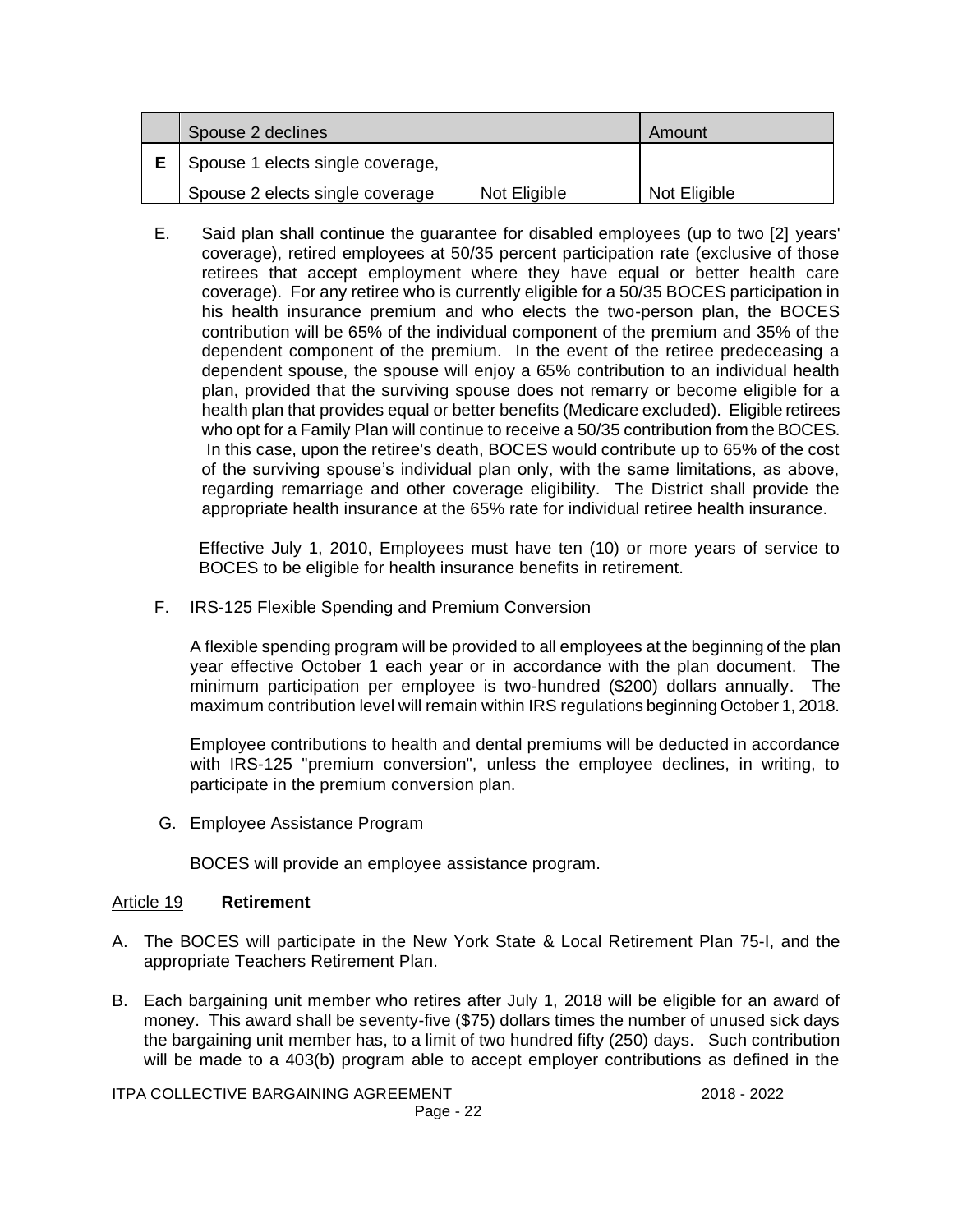Internal Revenue Code.

- C. Mandatory Clauses
- 1. **No Cash Option** No employee may receive cash in lieu of or as an alternative to any of the Employer's Non-elective Contribution(s) described herein.
- 2. **Contribution Limitations** In any applicable year, the maximum Employer Contribution shall not cause an employee's 403(b) account to exceed the applicable contribution limit under Section 415(c)(1) of the Code, as adjusted for cost-of-living increases. For Employer Non-elective Contributions made post-employment to former employees' 403(b) account, the Contribution Limit shall be based on the employee's compensation, as determined under Section 403(b)(3) of the Code and in any event, no Employer Non-elective Contribution shall be made on behalf of such former employee after the fifth taxable year following the taxable year in which that employee terminated employment.

In the event that the calculation of the Employer Non-elective Contribution referenced in any of the preceding paragraphs exceed the applicable Contribution Limits, the excess amount shall be handled by the Employer as follows:

- A. For all members in the New York State Teachers' Retirement System ("TRS") with a membership date before June 17, 1971, the Employer shall first make an Employer Non elective Contribution up to the Contribution Limit of the *Internal Revenue Code* and then pay any excess amount as compensation directly to the Employee. In no instance shall the Employee have any rights to, including the ability to receive, any excess amount as compensation unless and until the Contribution Limit of the *Internal Revenue Code* are fully met through payment of the Employer's Non-Elective Contribution; and
- B. For all members in the New York State Teachers Retirement System ("TRS") with a membership date in the TRS on or after June 17, 1971, and for all members in the New York State Employees' Retirement System regardless of their membership date, the Employer shall first make an Employer Non-elective Contribution up to the Contribution Limit of the *Internal Revenue Code*. To the extent that the Employer Non-elective Contribution exceeds the contribution Limit, such excess shall be reallocated to the Employee the following year as an employer Non-elective Contribution (which Contribution shall not exceed the maximum amount permitted under the Code), and in January of each subsequent year for up to four (4) years after he year of the Employee's employment severance, until such time as the employer Non-elective contribution is fully deposited into the Employee's 403(b) account. In no case shall the Employer non-elective Contribution exceed the Contribution Limit of the *Internal Revenue Code*
- 3. **403(b) Accounts** Employer contributions shall be deposited into the 403(b) account selected by employee to receive Employer contributions, provided such account will accept Employer Nonelective Contributions. If the employee does not designate a 403(b) account to receive Employer's contributions, or if the account designated will not accept Employer's Non-elective Contributions for any reason, then Employer shall deposit contributions, in the name of the employee, into the endorsed 403(b) program.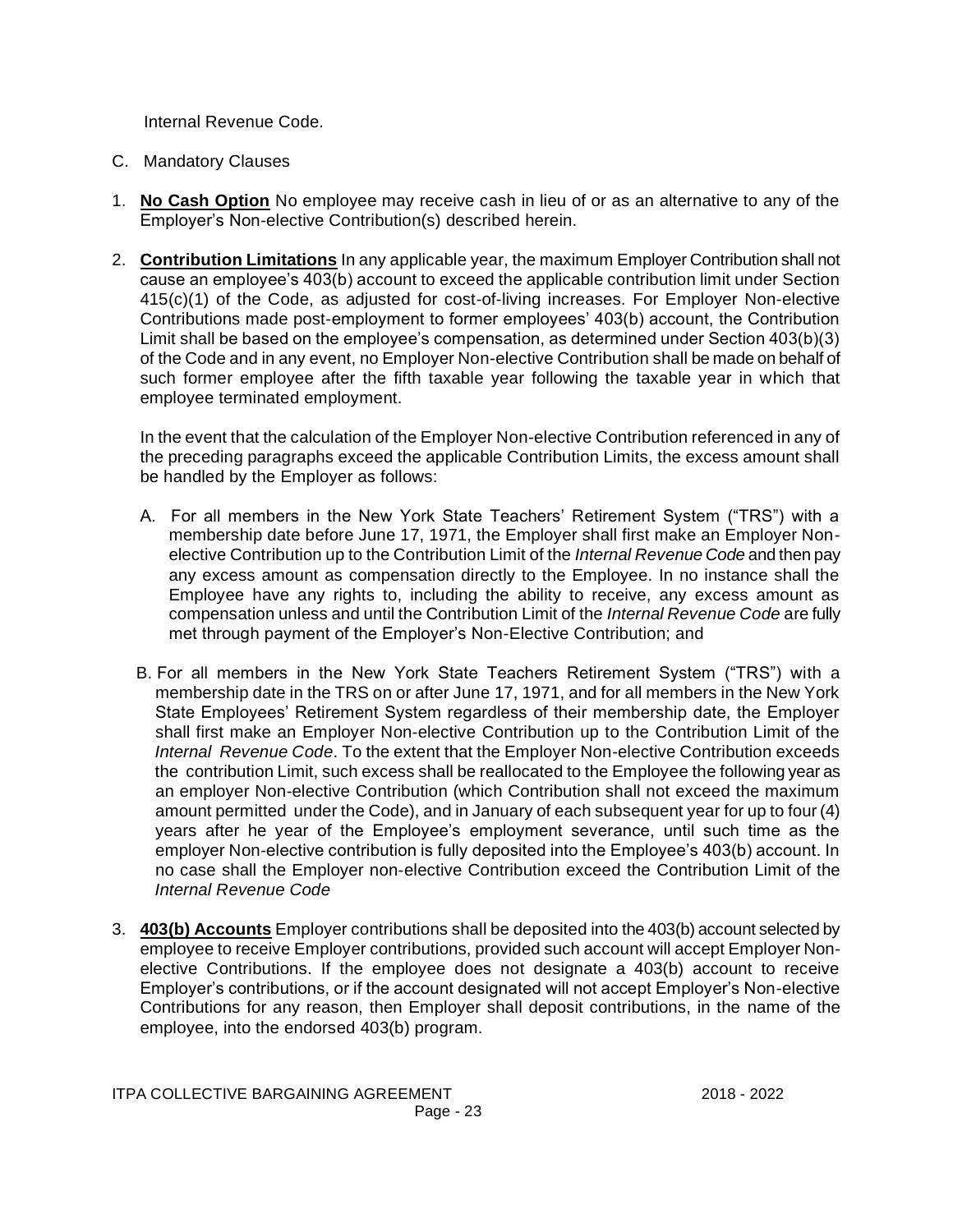- 4. **Tier I Adjustments** Tier I members with membership dates prior to June 17, 1971, Employer Non-elective Contribution hereunder will be reported as non-regular compensation to the New York State Teachers' Retirement System.
- 5. This MOA shall be subject to IRS regulations and rulings. Should any portion be declared contrary to law, then such portion shall not be deemed valid and subsisting, but all other portions shall continue in full force and effect. As to those portions declared contrary to law, the Association and Employer shall promptly meet and alter those portions in order to provide the same or similar benefit(s) which conform, as closest as possible, to the original intent of the parties.
- 6. This MOA shall further be subject to the approval of the 403(b) Provider, which shall review the MOA solely as a matter of form and as the provider of investment products designed to meet the requirements of Section 403(b) of the *Internal Revenue Code*. Upon request, ING Life Insurance and Annuity Company ("ILIAC") agrees to provide the Employer with ILIAC's standard hold harmless agreement where the Employer has selected ILIAC as the provider of 403(b) accounts for receipt of Employer Non-elective Contributions.
- 7. Both the Employer and Employee are responsible for providing accurate information to the 403(b) Provider. This information includes both Elective and Employer Non-Elective Contributions and the amount of the participant's Includible Compensation.
- 8. **Employer Non-Elective Contribution Equal to Termination Pay** The Employer agrees to make an Employer Non-elective Contribution to the 403(b) account of each covered employee, who severs their employment with the Employer during the contract year and who is eligible to apply for and who commences their retirement from the state sponsored retirement system. The amount of Employer's contribution for each eligible employee shall equal the value of each such employee's accumulated leave days, determined in accordance with this Article. The Employer shall make the maximum contribution permitted under Section 415(c)(1) of the Internal Revenue Code of 1986, as amended, for the year in which the employee severs employment. The Employer shall deposit the contribution no later than **90** days, following the employee's severance date.

In the event of the retired employee's death, any balance held by BOCES will be paid to the estate of the retiree.

## Article 20 **Seniority**

- A. In relation to seniority, Civil Service law and Education law will apply.
- B. In reduction of work force, the BOCES will give employees so affected, based on seniority within classification, fifteen (15) working days notice of such layoff. The ITPA representatives will receive a copy of said notice.
- C. If a reduction in work force is being considered, a seniority listing within classification will be made available to ITPA representatives.

ITPA COLLECTIVE BARGAINING AGREEMENT 2018 - 2022 Page - 24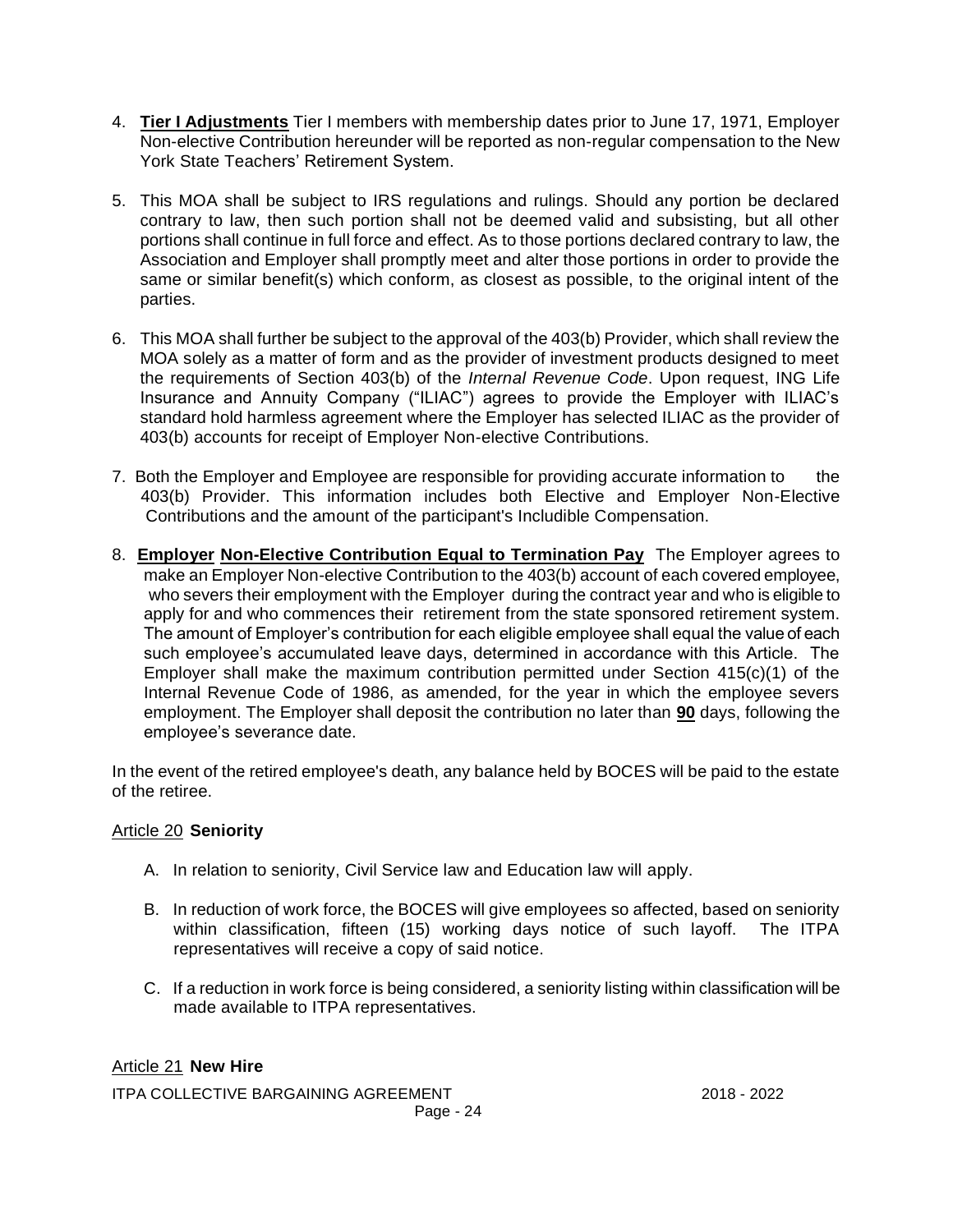- A. Job openings will be posted, by management, for ten (10) working days. Any person desiring such position may apply for and be given consideration under the terms of this Article.
- B. Every new hire placed in a position covered by this Agreement must serve a probationary period. The purpose of this period is to allow the immediate supervisor time to evaluate performance of the employee before permanent status is confirmed.

If a probationary employee is to be terminated, he/she will be given prior notification stating the reason for termination, and the probationary employee will have the right to meet with his/her supervisor to discuss the reason.

C. Certified personnel shall follow those requirements as defined by law.

### Article 22 **Personnel File**

- A. Any employee will have the right, upon notice of one (1) working day, to review his/her personnel file in the presence of a BOCES official designated by the Superintendent for that purpose. Upon request, the employee will receive a copy of any document in the personnel folder and may answer anything deemed to be adverse, or which he/she believes to be unjust. All confidential communications from the employee's former employer(s) shall be removed prior to this review.
- B. Material designated for the personnel file will have "cc: Personnel File" placed on that material. Material destined for the employee's file will not be placed in the file until after the employee has been notified that such materials are to be placed in the file.

## Article 23 **Personal Vehicle Use and Travel Expenses**

Any employee covered by this Agreement who is required by the BOCES and authorized in advance by his/her supervisor to use a personal vehicle in performance of duties on behalf of the BOCES, will be reimbursed for mileage so incurred at the prevailing IRS rate.

#### Article 24 **Savings Clause**

- A. This agreement incorporates the entire understanding of the parties on all issues that have been subject to negotiations.
- B. If any article or part thereof of this Agreement, or any addition thereto, should be found in violation of any federal, state, or local law, or its adherence to or enforcement of any article or part thereof should be restrained by a court of law, the remaining articles of agreement, or any addition thereto, will not be affected.

If such a determination or decision is made, the parties will convene immediately for the purpose of negotiating a satisfactory replacement.

#### Article 25 **Legislative Action**

ITPA COLLECTIVE BARGAINING AGREEMENT 2018 - 2022 Page - 25